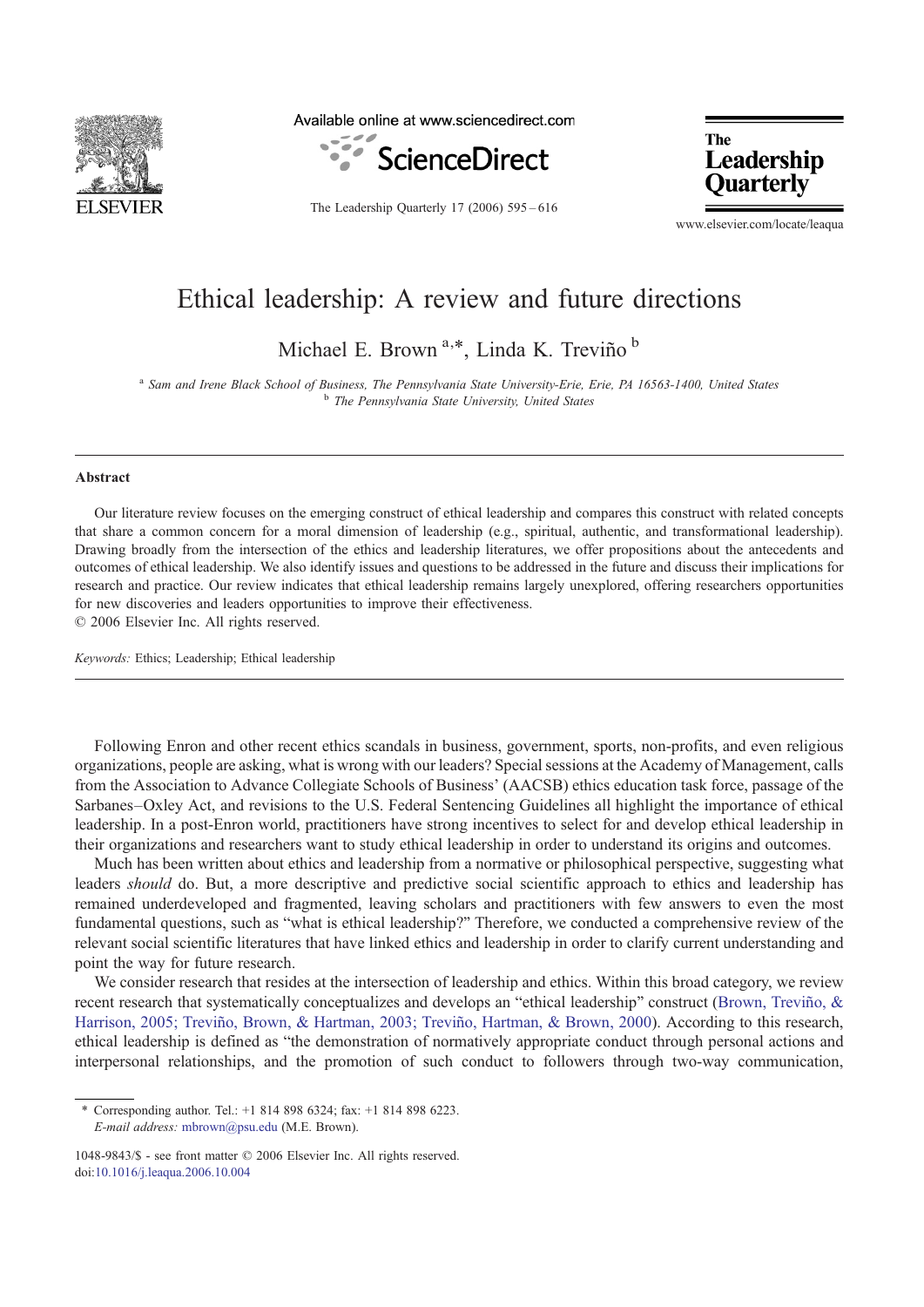

Fig. 1. Summary of propositions.

reinforcement, and decision-making" (Brown et al., 2005: 120). We have adopted this definition of ethical leadership in our review. We also attempt to clarify the relationships between the ethical leadership construct and transformational, authentic, and spiritual theories of leadership, all of which tap an ethical dimension of leadership in some way. Our review will reveal similarities, but we also identify important differences between ethical leadership and these other theories.

Our goal will be to offer formal propositions in order to advance future research (see Fig. 1 for a summary of the propositions). These propositions will consider individual and contextual influences on ethical leadership as well as the outcomes of ethical leadership. Our propositions are grounded in social learning (Bandura, 1977) theory. We hope to build upon and extend previous work that has been conducted in this area as well as stimulate interest in ethical leadership scholarship.

### 1. What is ethical leadership?

Given prominent ethical scandals in virtually every type of organization, the importance of an ethical dimension of leadership seems obvious. However, in order to understand this leadership phenomenon and its relationships with antecedents and outcomes, we must first know what "it" is. Philosophers have answered the question "what is ethical leadership" from a normative perspective, specifying how ethical leaders "ought" to behave (e.g. Ciulla, 2004). By contrast, our social scientific approach to the topic is focused more on describing ethical leadership as well as identifying its antecedents and consequences.

Observers have long believed that personal traits such as integrity would be important to perceptions of leadership effectiveness and research has borne that out. For example, survey research has linked perceived leader effectiveness with perceptions of the leader's honesty, integrity, and trustworthiness (Den Hartog et al., 1999; Kirkpatrick & Locke, 1991; Kouzes & Posner, 1993; Posner & Schmidt, 1992). And, cognitive trust (the exercise of care in work, being professional, dependable; McAllister, 1995) has been associated with effective styles of leadership as well (Dirks & Ferrin, 2002).

Building on this work, Treviño et al. (2000, 2003) conducted exploratory research designed to understand what the term ethical leadership means to proximate observers of executives. Through structured interviews with twenty senior executives and twenty ethics/compliance officers in a variety of industries, the researchers asked informants to think about an ethical leader with whom they were familiar, and to answer broad questions about the characteristics, behaviors, and motives of that leader.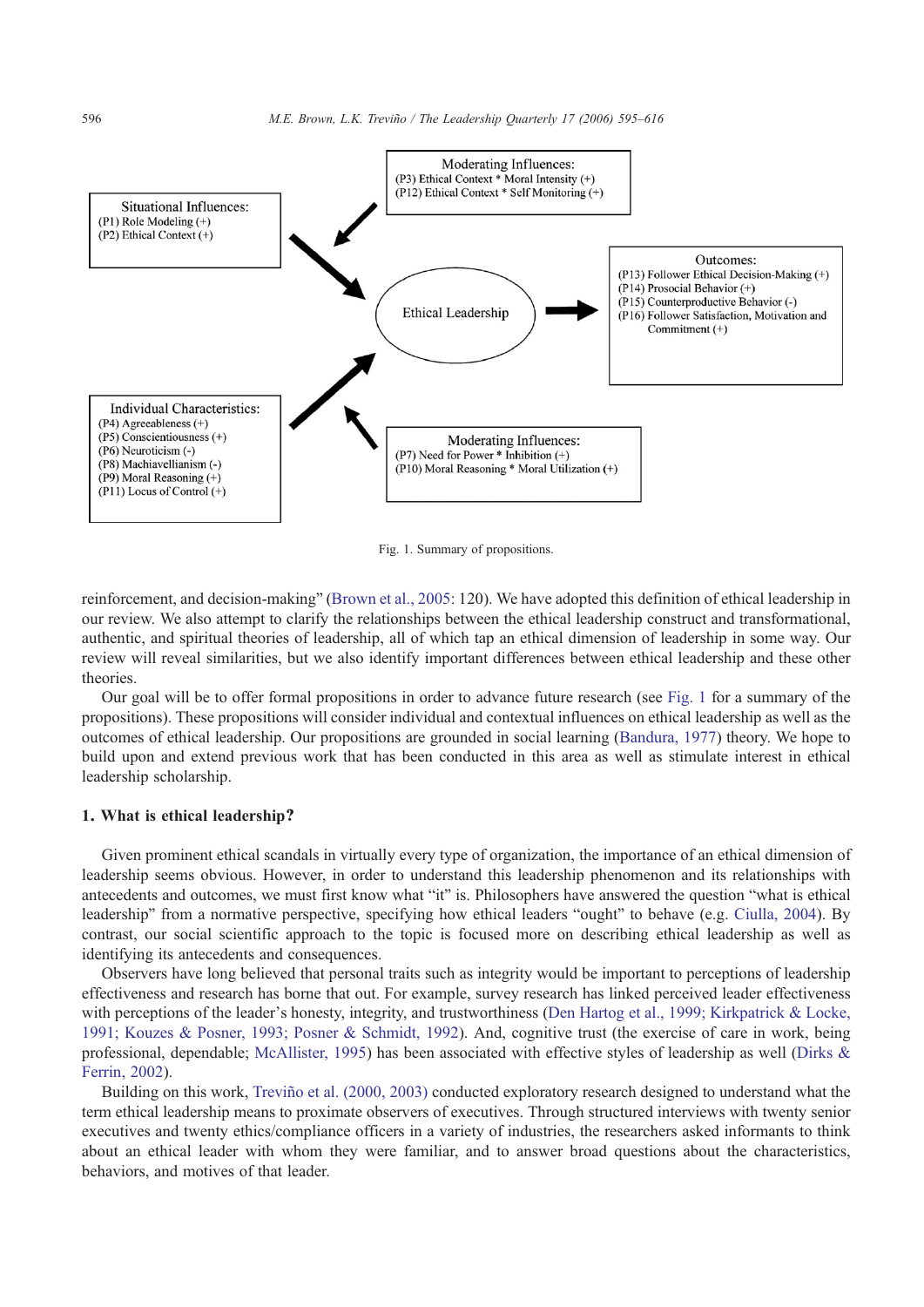The interviews surfaced evidence that a number of personal characteristics were related to ethical leadership. Ethical leaders were thought to be honest and trustworthy. Beyond that, ethical leaders were seen as fair and principled decision-makers who care about people and the broader society, and who behave ethically in their personal and professional lives. The researchers characterized this as the moral person aspect of ethical leadership, representing observers' perceptions of the leader's personal traits, character, and altruistic motivation.

But, the study also revealed another important aspect of ethical leadership that Treviño and colleagues' labeled the moral manager dimension. This aspect of ethical leadership represents the leader's proactive efforts to influence followers' ethical and unethical behavior. Moral managers make ethics an explicit part of their leadership agenda by communicating an ethics and values message, by visibly and intentionally role modeling ethical behavior, and by using the reward system (rewards and discipline) to hold followers accountable for ethical conduct. Such explicit behavior helps the ethical leader to make ethics a leadership message that gets followers' attention by standing out as socially salient against an organizational backdrop that is often ethically neutral at best (Treviño et al., 2000, 2003).

Building on this qualitative research as well as the extant literature, Brown et al. (2005) conducted a more formal construct development and validation process. They developed a ten-item instrument to measure perceptions of ethical leadership, the Ethical Leadership Scale (ELS). They then conducted multiple construct validation studies, finding that supervisory ethical leadership was positively associated with, yet empirically distinct from leader consideration, interactional fairness, leader honesty, as well as the idealized influence dimension of transformational leadership (Bass & Avolio, 2000). Ethical leadership is also positively related to affective trust in the leader and negatively related to abusive supervision, but it is unrelated to either rater demographics or perceived demographic similarity between leader and subordinate. Perhaps most importantly, subordinates' perceptions of ethical leadership predict satisfaction with the leader, perceived leader effectiveness, willingness to exert extra effort on the job, and willingness to report problems to management. All of these effects were found to operate beyond the effect of the idealized influence dimension of transformational leadership, arguably the existing leadership construct that is conceptually closest to ethical leadership.

To recap, the emerging research suggests that ethical leaders are characterized as honest, caring, and principled individuals who make fair and balanced decisions. Ethical leaders also frequently communicate with their followers about ethics, set clear ethical standards and use rewards and punishments to see that those standards are followed. Finally, ethical leaders do not just talk a good game— they practice what they preach and are proactive role models for ethical conduct. Next, we turn our attention to the theoretical foundation of ethical leadership by examining it through the lens of social learning theory.

# 2. Social learning theory and ethical leadership

Following Brown et al. (2005), we rely on social learning theory (Bandura, 1977, 1986) to explain the antecedents and outcomes of ethical leadership. Social learning theory sheds light on why some individual characteristics of the leader and situational influences are related to followers' perceptions of a leader as an ethical leader. According to social learning theory, for leaders to be seen as ethical leaders by their followers, they must be attractive and credible role models. In our review of the ethics and leadership literature, we identify a number of situational influences and individual characteristics that enhance model attractiveness and credibility.

In addition, social learning theory helps to explain why and how ethical leaders influence their followers. Social learning theory (Bandura, 1977, 1986) is based on the idea that individuals learn by paying attention to and emulating the attitudes, values and behaviors of attractive and credible models. Most individuals look outside themselves to other individuals for ethical guidance (Kohlberg, 1969; Treviño, 1986). Ethical leaders are likely sources of guidance because their attractiveness and credibility as role models draw attention to their modeled behavior. Power and status are two characteristics of models that enhance their attractiveness (Bandura, 1986), thus making it more likely that followers will pay attention to ethical leaders' modeled behavior. Most leaders possess authority because they occupy positions of status relative to their followers. But attractiveness involves much more than authority and status. Nuturant models who demonstrate care and concern and treat others fairly are attractive to followers and garner positive attention. Credibility also enhances model effectiveness. Ethical leaders are credible because they are trustworthy and practice what they preach. As Bandura noted, "if models do not abide by what they preach, why should others do so?" (1986: 344).

In a corporate environment where ethics messages can get lost amidst messages about the bottom line and the immediate tasks at hand, ethical leaders also focus attention on ethics by frequently communicating about ethics and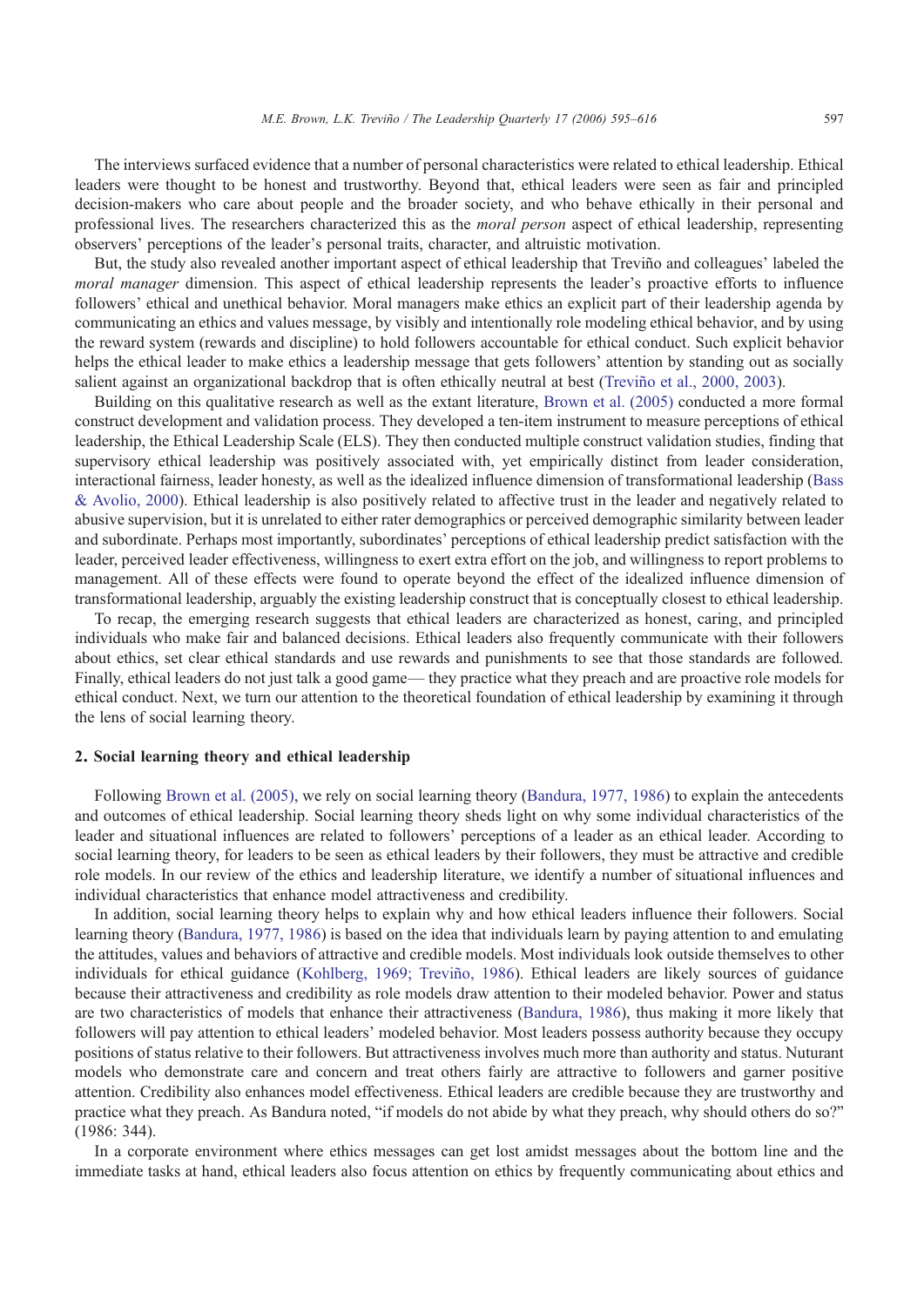| Similarities with and differences between ethical, spiritual, authentic and transformational theories of leadership |  |  |  |  |
|---------------------------------------------------------------------------------------------------------------------|--|--|--|--|
|                                                                                                                     |  |  |  |  |
|                                                                                                                     |  |  |  |  |

|                      | Similarities with ethical leadership | Differences from ethical leadership                                               |  |  |  |
|----------------------|--------------------------------------|-----------------------------------------------------------------------------------|--|--|--|
| Authentic leadership | Key similarities:                    | Key differences:                                                                  |  |  |  |
|                      | $-$ Concern for others (Altruism)    | - Ethical leaders emphasize moral management (more transactional) and             |  |  |  |
|                      | $-$ Ethical decision-making          | "other" awareness                                                                 |  |  |  |
|                      | – Integrity                          | - Authentic leaders emphasize authenticity and self-awareness                     |  |  |  |
|                      | $-$ Role modeling                    |                                                                                   |  |  |  |
| Spiritual leadership | Key similarities:                    | Key differences:                                                                  |  |  |  |
|                      | $-$ Concern for others (Altruism)    | - Ethical leaders emphasize moral management                                      |  |  |  |
|                      | - Integrity                          | - Spiritual leaders emphasize visioning, hope/faith; work as vocation             |  |  |  |
|                      | $-$ Role modeling                    |                                                                                   |  |  |  |
| Transformational     | Key similarities:                    | Key differences:                                                                  |  |  |  |
| leadership           | $-$ Concern for others (Altruism)    | - Ethical leaders emphasize ethical standards, and moral management               |  |  |  |
|                      | - Ethical decision-making            | (more transactional)                                                              |  |  |  |
|                      | – Integrity                          | - Transformational leaders emphasize vision, values, and intellectual stimulation |  |  |  |
|                      | - Role modeling                      |                                                                                   |  |  |  |

making the ethics message salient. They set clear and high ethical standards for others and follow these standards themselves. They also use rewards and punishments to influence followers' ethical behavior. Research shows that reinforcement plays an important role in modeling effectiveness because observers pay close attention to those who control important resources and to rewards and punishments. Finally, social learning theory assumes that much learning occurs vicariously. Vicarious learning should be particularly important for learning about ethical and unethical behavior in organizational contexts. Employees can learn about what is acceptable or unacceptable by paying attention to how other organizational members are rewarded or disciplined and regulate their own behavior as a result.

# 3. Transformational, spiritual, and authentic leadership

In this section, we briefly discuss three leadership theories that overlap the ethical leadership domain. Transformational, spiritual and authentic theories of leadership all address the moral potential of leadership in some way. Next, we delineate the connections and distinctions between these and the ethical leadership construct. We do not intend to offer a detailed exposition of the convergence and divergence between ethical leadership and these other constructs as this has been done elsewhere (Treviño & Brown, in press). Also, the relationship between authentic, transformational and spiritual leadership has already been well documented (Avolio & Gardner, 2005) and is beyond the scope of this manuscript. Table 1 summarizes some of the key similarities and differences between ethical leadership and these related constructs.

# 3.1. Transformational leadership

Burns (1978) proposed that transformational leadership is moral leadership because transformational leaders inspire their followers to look beyond self-interest and work together for a collective purpose. However, this seminal work sparked a debate about the ethics of transformational and charismatic leadership with scholars weighing in on both sides of the issue. Kanungo & Mendonca (1996) argued that transformational leadership involved an ethical influence process, while transactional leadership did not. But, Bass (1985) argued that transformational leaders could be ethical or unethical depending upon their motivation. Bass & Steidlmeier (1999) took this position further by distinguishing between authentic and pseudo transformational leaders. These authors claimed that authentic transformational leaders are moral leaders because of the legitimacy of the leader's moral values (e.g., honesty, fairness), the leader's social motivation, and the avoidance of coercion and manipulative influence. On the other hand, pseudo transformational leaders are more selfishly and politically motivated. Howell (1988) made a similar distinction between personalized and socialized charismatic leadership, with socialized charismatic leaders being the more ethical of the two. Howell & Avolio (1992) supported the distinction in a qualitative study.

Questions about the relationship between ethics and transformational and charismatic leadership remain. However, empirical research tends to support the view that transformational leadership, at least as conceptualized and measured by

Table 1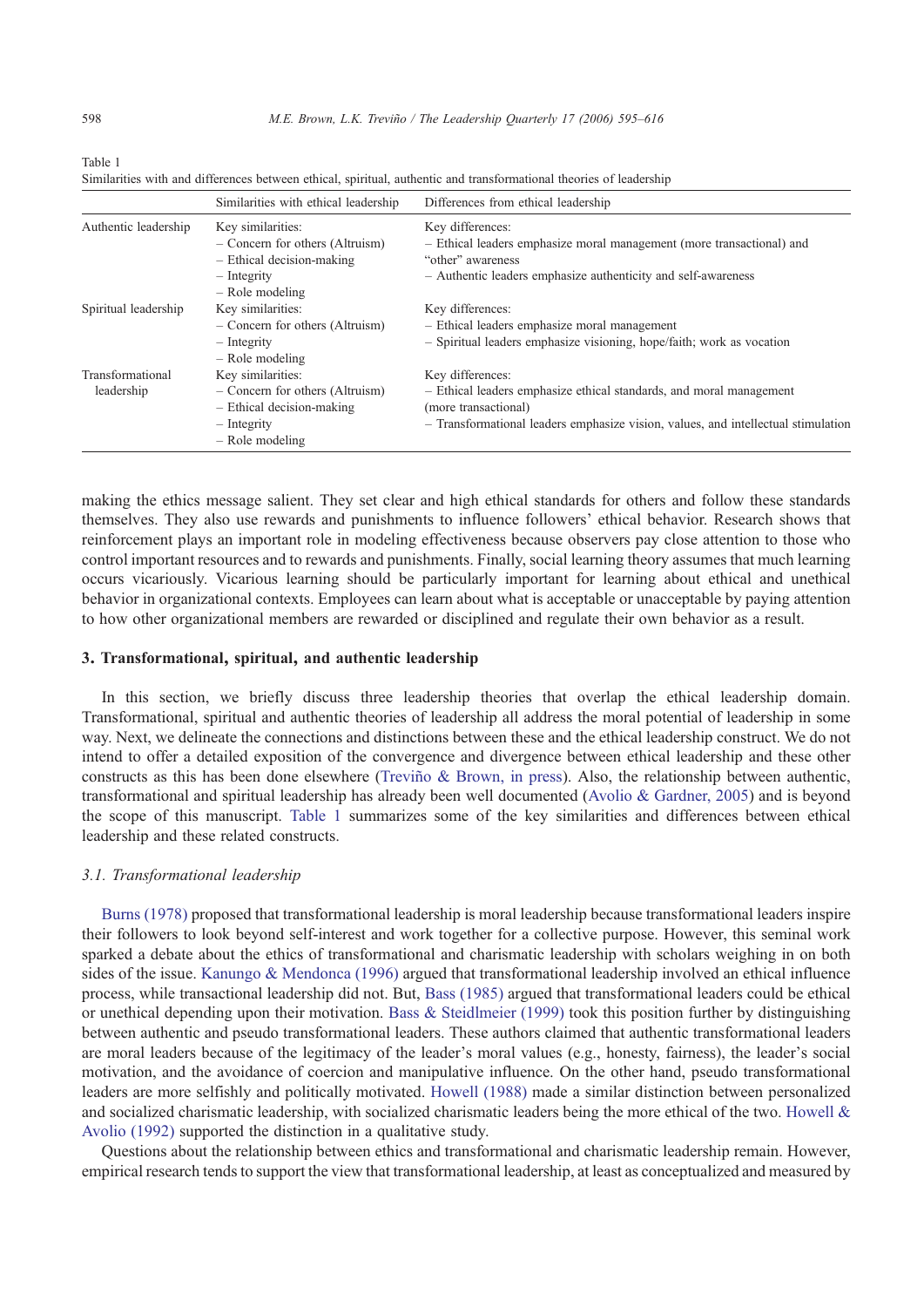Bass & Avolio (2000) via the Multi-Factor Leadership Questionnaire (Bass & Avolio, 2000), does describe a leader with an ethical orientation. For example, Turner, Barling, Epitropaki, Butcher, & Milner (2002) found that subordinates perceive leaders with higher moral reasoning to be more transformational. Further, transformational leadership has been found to be positively related to perceived leader integrity (Parry & Proctor-Thomson, 2002; Tracey & Hinkin, 1994).

Transformational leadership and ethical leadership overlap in their focus on personal characteristics. Ethical and transformational leaders care about others, act consistently with their moral principles (i.e. integrity), consider the ethical consequences of their decisions, and are ethical role models for others. On the other hand, theory and research suggest that ethical leadership and transformational leadership are also distinct constructs (Brown et al., 2005; Treviño et al., 2003). Ethical leadership has been found to be significantly correlated with the idealized influence dimension of transformational leadership (the dimension that has explicit ethical content) (Brown et al., 2005). But, as suggested earlier, ethical leadership also predicted a number of outcomes beyond the effects of idealized influence (Brown et al., 2005). This is likely because the moral management aspect of ethical leadership is more consistent with what we often think of as a transactional style than a transformational leadership style. For example, ethical leaders attempt to influence followers' ethical conduct by explicitly setting ethical standards and holding followers' accountable to those standards by the use of rewards and discipline. Thus, ethical leadership as defined here includes a transactional influence process that distinguishes it from transformational leadership. In addition, the ethical leadership construct does not include references to visionary or intellectually stimulating leadership, terms that are consistent with the transformational/charismatic leadership style.

### 3.2. Authentic leadership

Authentic leaders are "individuals who are deeply aware of how they think and behave and are perceived by others as being aware of their own and others' values/moral perspective, knowledge, and strengths; aware of the context in which they operate; and who are confident, hopeful, optimistic, resilient, and high on moral character" (Avolio, Luthans, & Walumbwa, 2004, p. 4). Luthans & Avolio (2003, p. 4) view authentic leadership as a "root construct" that "could incorporate charismatic, transformational, integrity and/or ethical leadership". But, they also argue that these constructs are distinct from each other.

Self-awareness, openness, transparency, and consistency are at the core of authentic leadership. In addition, being motivated by positive end values and concern for others (rather than by self-interest) is essential to authentic leadership. Authentic leaders model positive attributes such as hope, optimism, and resiliency. Finally, authentic leaders are capable of judging ambiguous ethical issues, viewing them from multiple perspectives, and aligning decisions with their own moral values.

Like transformational leadership, authentic leadership appears to overlap with ethical leadership particularly in terms of individual characteristics. Both authentic and ethical leaders share a social motivation and a consideration leadership style. Both are ethically principled leaders who consider the ethical consequences of their decisions. However, authentic leadership also contains content that is unrelated to the ethical leadership construct. For example, authenticity and self-awareness are not part of the ethical leadership construct. Authenticity, or being true to oneself, was rarely if ever mentioned in the interviews conducted by Treviño & colleagues (2000) about ethical leadership. And, rather than self-awareness, interviewees who talked about ethical leaders frequently discussed what might be termed other awareness. Ethical leaders' care and concern for others was paramount.

### 3.3. Spiritual leadership

Spiritual leadership is comprised of "the values, attitudes, and behaviors that are necessary to intrinsically motivate one's self and others so that they have a sense of spiritual survival through calling and membership" (Fry, 2003, p. 711) and "is inclusive of the religious-and ethics and values-based approaches to leadership" (693). Alternatively, spiritual leadership has also been described as "occurring when a person in a leadership position embodies spiritual values such as integrity, honesty, and humility, creating the self as an example of someone who can be trusted, relied upon, and admired. Spiritual leadership is also demonstrated through behavior, whether in individual reflective practice or in the ethical, compassionate, and respectful treatment of others" (Reave, 2005, p. 663).

An instrument designed to measure spiritual leadership (Fry, Vitucci, & Cedillo, 2005) represents three dimensions: a) vision, which describes an organization's vision and identity, b) hope/faith, which reflects confidence that the vision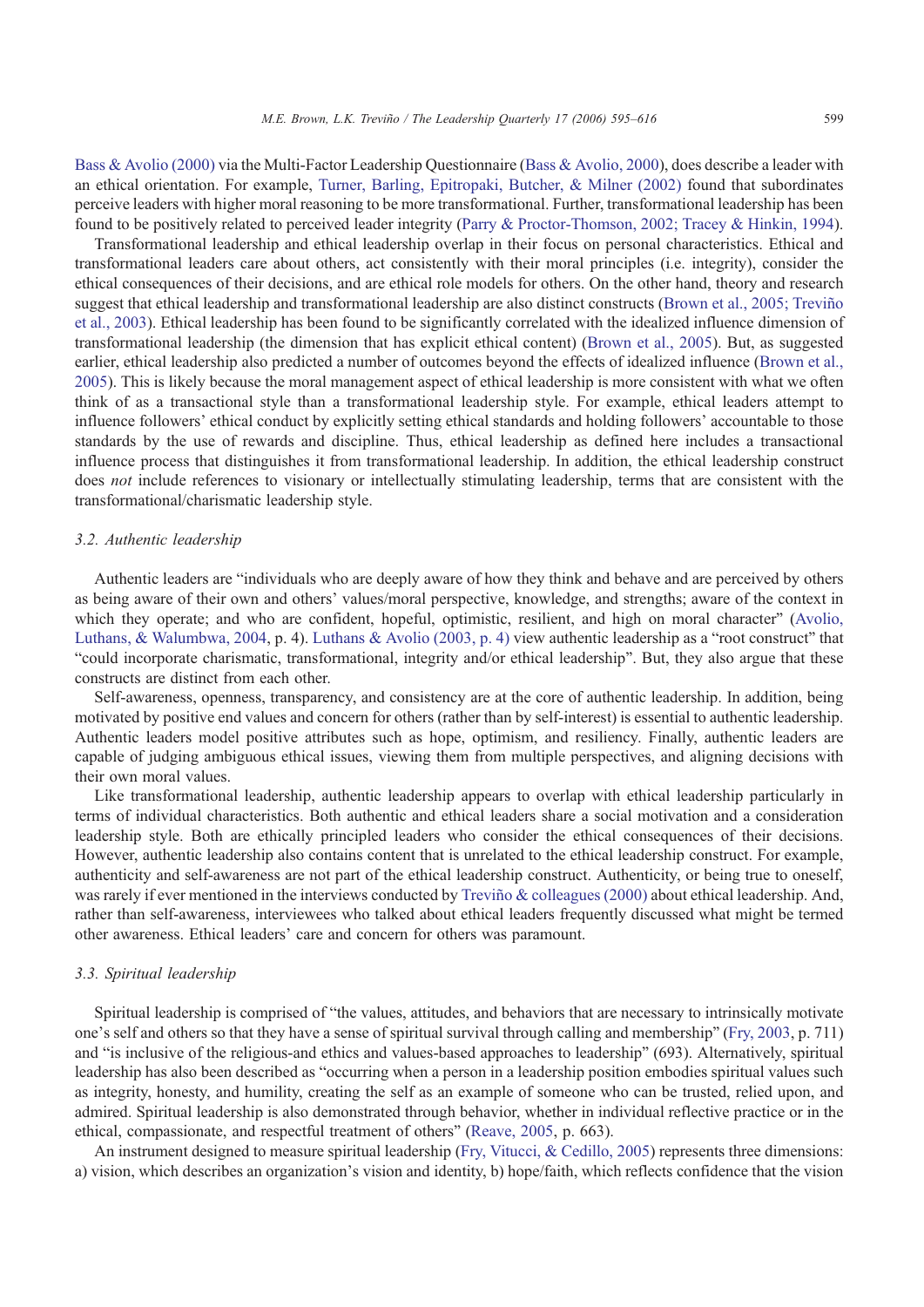will be realized, and c) altruistic love which results from the caring work environment. Spiritual leadership's emphasis on integrity, altruism and a consideration leadership style is consistent with prior conceptualizations of the ethical dimension of leadership, as well as being consistent with transformational and authentic leadership. However, the spiritual leadership construct and instrument also contain content that is unrelated to ethical leadership. For example, similar to transformational leadership, spiritual leaders are thought to be visionary, a characteristic not associated with ethical leadership. Further, spiritual leaders are thought to be motivated by service to God or to humanity and they view their leadership work as a "calling". Although such spiritual motives might influence someone to become an ethical leader, ethical leaders might also be driven by more pragmatic concerns. They understand that they can and should influence followers' ethical conduct and, to do so, they use influence mechanisms often associated with a transactional leadership style.

Table 1 demonstrates that all of these types of leaders (including ethical leaders) are altruistically motivated, demonstrating a genuine caring and concern for people. All of them also are thought to be individuals of integrity who make ethical decisions and who become models for others. Employees are likely to admire such leaders, identify with their vision and values, and wish to be like them. However, except for ethical leadership, none of these approaches focuses on leaders' proactive influence on the ethical/unethical conduct of followers in the context of work organizations. Ethical leaders explicitly focus attention on ethical standards through communication and accountability processes. This more "transactional" aspect of ethical leadership is a key differentiator between ethical leadership and these related constructs. In addition, these other constructs include characteristics that are not part of the ethical leadership construct (i.e., visionary orientation, religious orientation, self-awareness). Thus, ethical leadership is clearly related to, but distinct from these other leadership theories.

Thus far, we have defined ethical leadership and articulated how it overlaps with, yet is distinct from other related theories of leadership. Next, we explore the antecedents of ethical leadership, beginning with situational influences, followed by individual influences.

# 4. Situational influences on ethical leadership

In the next section, we identify three situational factors that are likely to influence employees' perceptions of a leader as an ethical leader: ethical role modeling, the organization's ethical context, and the moral intensity of the issues that the leader faces in his or her work. From a social learning perspective, each of these factors provides learning opportunities that can contribute to the development of ethical leadership.

# 4.1. Ethical role modeling

Social learning theory can help us to understand why some leaders are more likely to be ethical leaders. Followers are not the only ones who learn from models. Leaders learn from models too. By observing an ethical role model's behavior as well as the consequences of their behavior, leaders should come to identify with the model, internalize the model's values and attitudes, and emulate the modeled behavior (Bandura, 1986). Thus, having had an ethical role model in one's career is likely to contribute to the development of ethical leadership.

Treviño et al.'s (2000) interviewees said that having an ethical role model was an important antecedent of ethical leadership. In order to better understand ethical role modeling, Weaver, Treviño, & Agle (2005) interviewed individuals who had been influenced by an ethical role model at work. Their informants identified many characteristics and behaviors of those who had been their ethical role models. Characteristics such as caring, honesty, fairness and behaviors such as setting high ethical standards and holding others accountable were similar to those previously associated with ethical leadership. But, interviewees also identified some characteristics of ethical role models that differed from those previously associated with ethical leadership such as willingness to turn mistakes into learning experiences and humility.

Interestingly, almost all of the ethical role models identified in Weaver and colleagues' research were individuals with whom informants had worked closely and frequently, not distant executives. Weaver and colleagues called ethical role modeling a "side by side phenomenon" because "ethical role models are well known by their daily conduct and interactions — the way they behave and the way they treat other people" (Weaver et al., 2005, p. 12).

Given the importance often attributed to early moral development and the influence of senior leadership to create the tone at the top of organizations, Brown & Treviño (2006b) investigated the influence of three possible types of role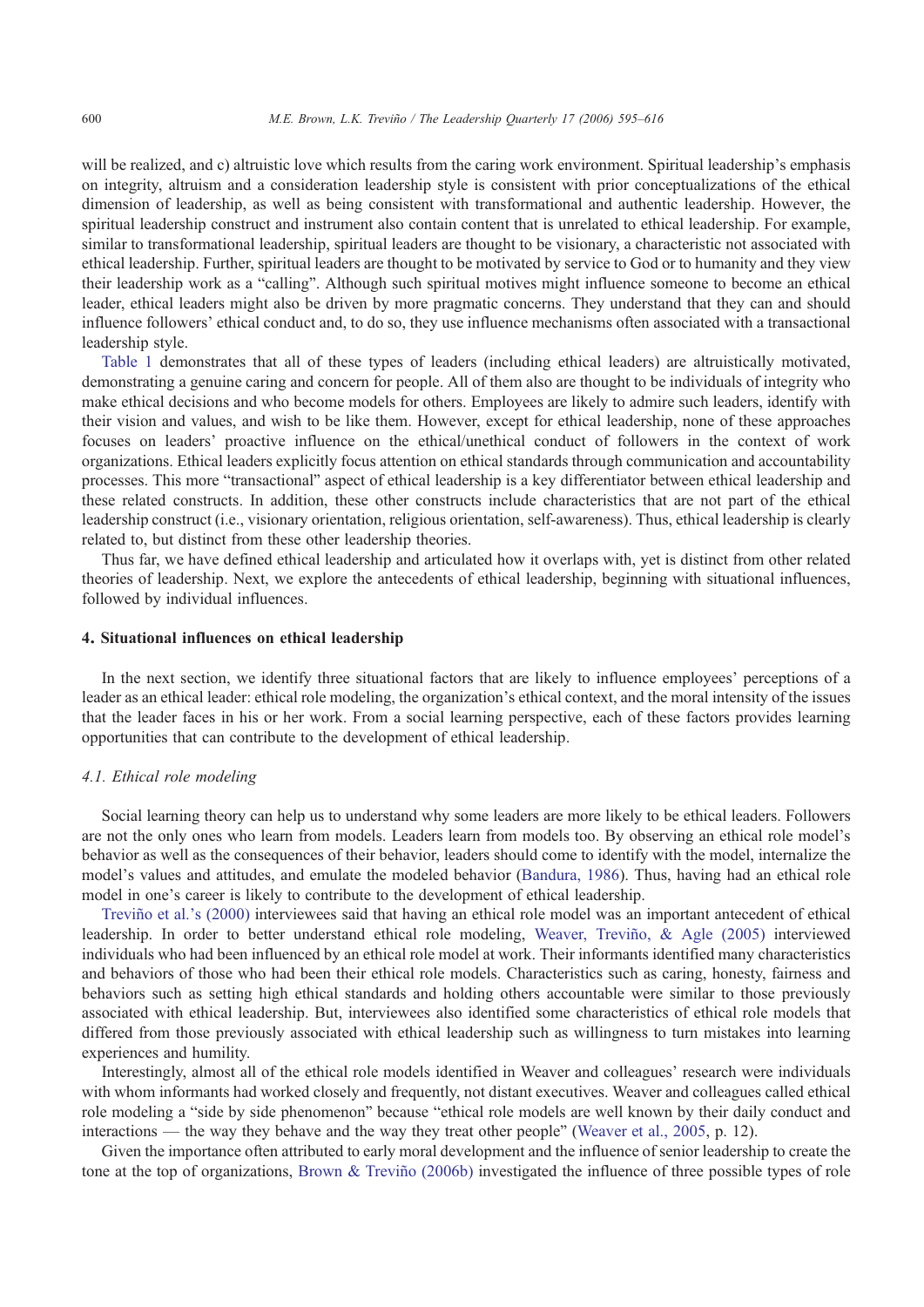models on the development of ethical leadership—early childhood role models, career mentors, and top managers. The results of their field study indicated that having had an ethical mentor in one's career was positively related to ethical leadership. Leaders who said that they had previously had an ethical role model at work were more likely to be identified as ethical leaders by their followers. However, early childhood models and ethical role modeling from top managers were unrelated to perceptions of ethical leadership. This is consistent with the previous findings by Weaver et al. (2005) and it makes sense from a social learning perspective because early childhood ethical role models would not necessarily have modeled behavior relevant to leadership in the workplace. In addition, top manager ethical role models would likely not be proximate enough to serve as a model from a social learning perspective. Thus, we predict that having a proximate, ethically positive role model during one's career makes it more likely that an individual will become an ethical leader.

Proposition 1. Being able to identify a proximate, ethical role model during one's career is positively related to ethical leadership.

### 4.2. Ethical context in the organization

A broader and more distal influence on ethical leadership is the organization's ethical context (Treviño, Butterfield, & Mcabe, 1998) or infrastructure (Tenbrunsel, Smith-Crowe, & Umphress, 2003). Although there are multiple ways to think about the ethical context of an organization, most of the empirical research in this area has focused on what is referred to as ethical climate (Victor & Cullen, 1988) or ethical culture (Treviño, 1990), both of which refer to characteristics of the organization that do or do not support ethics-related attitudes and behaviors (Treviño et al., 1998).

Ethical climate has been defined as "the prevailing perceptions of typical organizational practices and procedures that have ethical content" or "those aspects of work climate that determine what constitutes ethical behavior at work" (Victor & Cullen, 1988, p. 101). Victor & Cullen (1987, 1988) proposed nine types of ethical climate based upon three philosophical approaches (principle, benevolence, and egoism) and three levels of analysis (individual, local, cosmopolitan). They hypothesized that each climate type was associated with specific normative expectations. Subsequent research has found support for some, but not all, of the climate dimensions and their relationships with outcomes. For example, Cullen, Parboteeah, & Victor (2003) found a relationship between employees' perceptions of a benevolent ethical climate and organizational commitment. Other research has shown that ethical climate dimensions can positively influence managers' ethical decision-making intentions (Flannery & May, 2000) and that ethical climate dimensions are negatively related to willingness to lie (Ross & Robertson, 2000).

Treviño (1986) proposed ethical culture as a subset or slice of the organization's overall culture that can moderate the relationship between an individual's moral reasoning level and ethical/unethical behavior. She argued that individuals at higher levels of moral reasoning (principled individuals) should be less susceptible to influences from the organizational culture. Treviño (Treviño, 1990; Treviño & Nelson, 2007) later defined ethical culture in terms of the formal and informal behavioral control systems (e.g., leadership, authority structures, reward systems, codes and policies, decision-making processes, ethical norms, peer behavior, etc.) that can support either ethical or unethical behavior in an organization.

Treviño et al. (1998) found that ethical climate and culture dimensions were significantly correlated and similarly influenced employees' organizational commitment. But, they found differences with regard to behavior. For example, in organizational settings with an ethics code, a culture-based dimension that they labeled overall ethical environment (including leadership, reward systems, and code support for ethical behavior) had the largest negative effect on unethical conduct. In non-code settings, a climate focused on self-interest was most strongly associated with unethical behavior.

Similarly, Treviño, Weaver, Gibson, & Toffler (1999) found that cultural factors (leadership and reward systems that support ethical conduct, fair treatment of employees, ethics incorporated in daily organizational decision-making, and a focus on employees) all contributed to positive ethics-related attitudes and behaviors. An important component of the ethical culture was the reward system that supports ethical or unethical conduct (Treviño et al., 1999). Research has long suggested that ethical behavior is influenced by organizational rewards and punishments (Ashkanasy, Windsor, & Treviño, 2006; Hegarty & Sims, 1978; Tenbrunsel, 1998; Treviño, 1986; Treviño & Youngblood, 1990).

From a social learning perspective, we propose that stronger ethical contexts that support and encourage ethical conduct also support the development and maintenance of ethical leadership in organizations. Such organizations provide more models of ethical leadership, formal policies and informal norms that support ethical conduct, and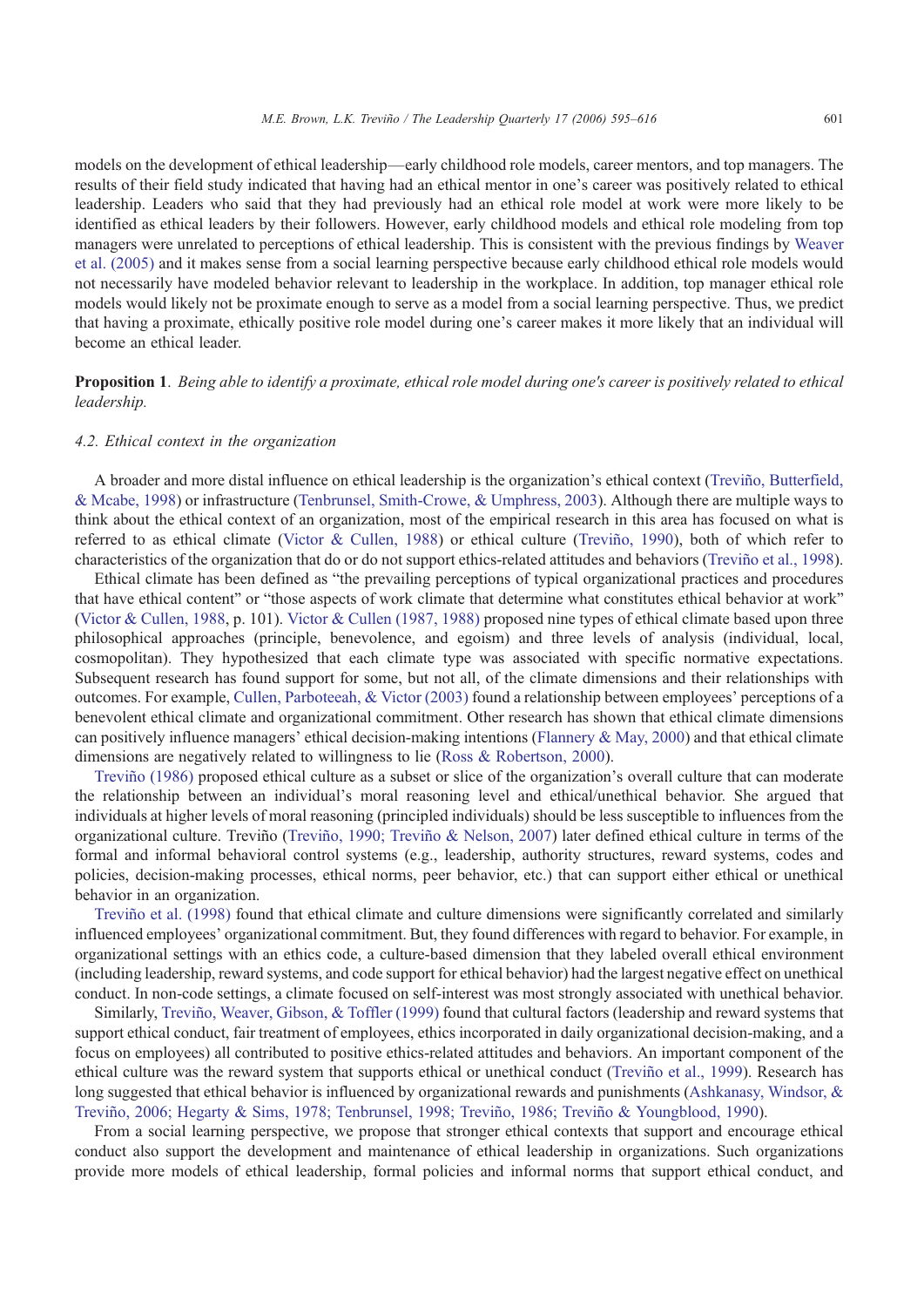reinforcement of ethical behavior (i.e. ethical leaders get ahead, unethical leaders do not). In such environments, leaders "learn" that ethical leadership is desirable, and they have more opportunities to emulate models of ethical leadership. As a result, they are likely to develop or maintain (if they have already developed) strong ethical leadership.

By contrast, in an organization that lacks a strong ethical context or supports unethical behavior, leaders who choose to remain in the organization will have to match their style to fit their environment (i.e. adopt a weak ethical or unethical leadership style). Those who are strong ethical leaders will be more likely to leave the organization because of misfit with the organization's climate and culture.

# Proposition 2. An ethical context that supports ethical conduct will be positively related to ethical leadership.

### 4.3. Moral intensity of issues faced

Moral awareness (recognizing the moral aspects of a given situation) is a first interpretive step in the ethical decision-making process (Jones, 1991; Rest, 1986). Simply put, if one does not recognize an issue as having moral content, then ethical judgment processes are not likely to be engaged. Within the business ethics literature, much of the research on moral awareness has focused on the moral intensity (Jones, 1991) of the issues facing the decision-maker. Research has demonstrated most consistently that two dimensions of moral intensity influence moral awareness (as well as ethical intentions): the magnitude of consequences (the potential harm that might result from the situation) and social consensus (the existence of strong ethical norms in a given situation) (Butterfield, Treviño, & Weaver, 2000; Flannery & May, 2000; Frey, 2000; May & Pauli, 2002; Singhapakdi, Vitell, & Kraft, 1996).

According to social learning theory, situations that have the potential to cause great harm are likely to be socially salient and focus observer attention. The magnitude of consequences is particularly important for ethical leadership because ethical leaders consider the consequences that their potential actions will have on others. When the potential for great harm exists, observers will pay attention to the decision-maker to see how he or she handles the situation. When leaders face situations that have the potential to cause great harm and handle them in an ethically appropriate manner (as judged by followers), then the leader will be seen as an ethical leader. On the other hand, when leaders make decisions that bring significant harm to others, they will be seen as poor models of ethical behavior.

Thus, the relationship between moral intensity and ethical leadership is complex. Morally intense situations draw observers' attention to the leader. These situations can be considered proving grounds for ethical leadership. When morally intense situations are handled correctly, moral intensity will be positively associated with perceptions of ethical leadership. But if these situations are mishandled, then they will be negatively associated with perceptions of ethical leadership.

We propose that morally intense situations will interact with the ethical context to influence ethical leadership. Specifically, morally intense situations will enhance the relationship between ethical contexts and ethical leadership. Leaders who work in strong ethical contexts that support ethical conduct will be better prepared to handle morally intense situations and demonstrate their ethical leadership. Leaders who operate in weak ethical or even unethical contexts will demonstrate their lack of ethical leadership in these situations. Either way, morally intense situations draw attention to the leader and invite scrutiny of his or her handling of the situation. Thus morally intense situations enhance the effect of ethical context on ethical leadership.

Proposition 3. Moral intensity (magnitude of consequences and social consensus) enhances the relationship between ethical context and ethical leadership.

# 5. Individual characteristics and ethical leadership

Individual characteristics of leaders are also likely to be associated with ethical leadership. Consistent with social learning theory, we have identified five individual characteristics in the ethical leadership literature that we propose enhance the attractiveness and credibility of the leader as an ethical leader.

# 5.1. Personality characteristics

Trait theories of leadership have undergone a recent revival. In large part, the renewed interest in trait approaches has resulted from better conceptualization and measurement of personality, most notably with the development of the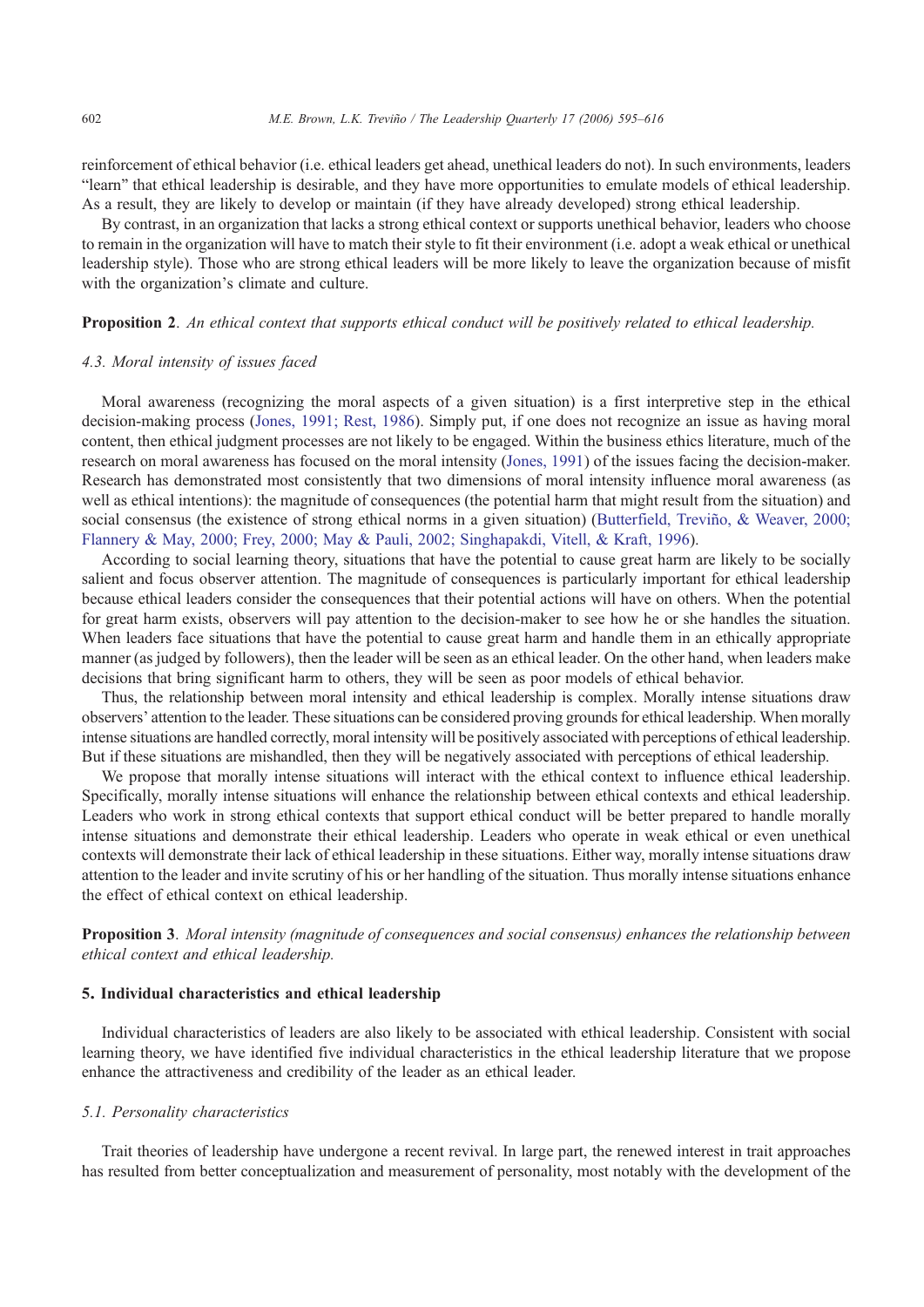Five Factor Model (Tupes & Christal, 1961). The Five Factor (or Big Five) typology conceptualizes personality as clusters of traits that are organized within five dimensions: agreeableness (describing someone who is altruistic, trusting, kind and cooperative), openness (imaginative, curious, artistic, insightful), extraversion (active, assertive, energetic and outgoing), conscientiousness (dependable, responsible, dutiful, determined), and neuroticism (anxious, hostile, impulsive, stressed). Meta-analytic results indicate that controlling for the other Big Five traits, extraversion and openness to experience are most strongly related to general leadership effectiveness, while conscientiousness and extraversion are most strongly related to leader emergence (Judge, Bono, Ilies, & Gerhardt, 2002). Neuroticism and agreeableness have been found to be only weakly related to leadership (Judge et al., 2002).

But, research on personality and transformational leadership has produced different results. In a field study of personality and transformational leadership, agreeableness was most strongly related to transformational leadership, while conscientiousness was unrelated, controlling for the other traits (Judge & Bono, 2000). In particular, agreeableness was most strongly correlated ( $r = .28$ ,  $p < .05$ ) with the idealized influence dimension of transformational leadership, the dimension that is comprised of ethical content. Other research by Rubin, Munz, & Brommer (2006) also found that agreeableness was positively related to transformational leadership. A meta-analysis of personality and transformational leadership (Bono & Judge, 2004) found that across multiple studies, extraversion (positively) and neuroticism (negatively) were consistently related to the charisma dimension of transformational leadership— a dimension that contains idealized influence. Agreeableness and openness to experience were also positively related to charismatic leadership. However, these relationships were not observed as consistently.

We propose that the leader's agreeableness, conscientiousness, and neuroticism will be related to ethical leadership. We do not propose relationships between ethical leadership and openness to experience or extroversion because we see these personality traits as more related to "charisma" which is not a part of the ethical leadership construct. A leader can be highly extraverted and open to new experiences completely apart from ethical considerations.

We expect agreeableness to be the personality trait with the strongest influence on ethical leadership. Agreeableness reflects the tendency to be trusting, altruistic and cooperative. By definition, ethical leaders are altruistically motivated, caring, and concerned about their followers and others in society (Treviño et al., 2003). From a social learning perspective, nurturant individuals are more effective as models because they attract and keep observers' attention better than non-nurturant individuals (Yussen & Levy, 1975).

Highly conscientious individuals exercise self-control, carefully plan, are well organized and reliable. In terms of conscientiousness, "low scorers are not necessarily lacking in moral principles, but they are less exacting in applying them" (Costa & McCrae, 1992, p. 16). Conscientious individuals are responsible and dependable. These qualities are consistent with credibility which enhances model effectiveness according to social learning theory. Leaders who set clear principles and standards must be exact in applying them to themselves and others in order to be seen as ethical leaders. Otherwise, they run the risk of being seen as hypocritical, preaching lofty ethical standards but failing to apply them consistently. Therefore, we propose that highly conscientious individuals are more likely to be seen as ethical leaders than are those who are low in conscientiousness.

Neuroticism reflects the leader's tendency to experience negative emotions such as anger, fear, and anxiety. Neurotic leaders are thin-skinned and hostile toward others. From a social learning standpoint, thin-skin and hostility are hardly the qualities that one associates with attractive and credible models. By contrast, ethical leaders are exemplary models who care about and maintain positive relationships with their subordinates. Therefore, we propose that neuroticism is negatively related to ethical leadership.

#### Proposition 4. Agreeableness is positively related to ethical leadership.

### Proposition 5. Conscientiousness is positively related to ethical leadership.

Proposition 6. Neuroticism is negatively related to ethical leadership.

#### 5.2. Motivation

McClelland's (1975, 1985) theory of motivation specifies that individuals are driven by three main motives— the power motive (the need to influence others), the achievement motive (the desire to accomplish something better or more efficiently than it has been done previously), and the affiliation motive, (the desire to have positive relationships with others). Research suggests that a high need for power, a moderate need for achievement, and a moderate to low need for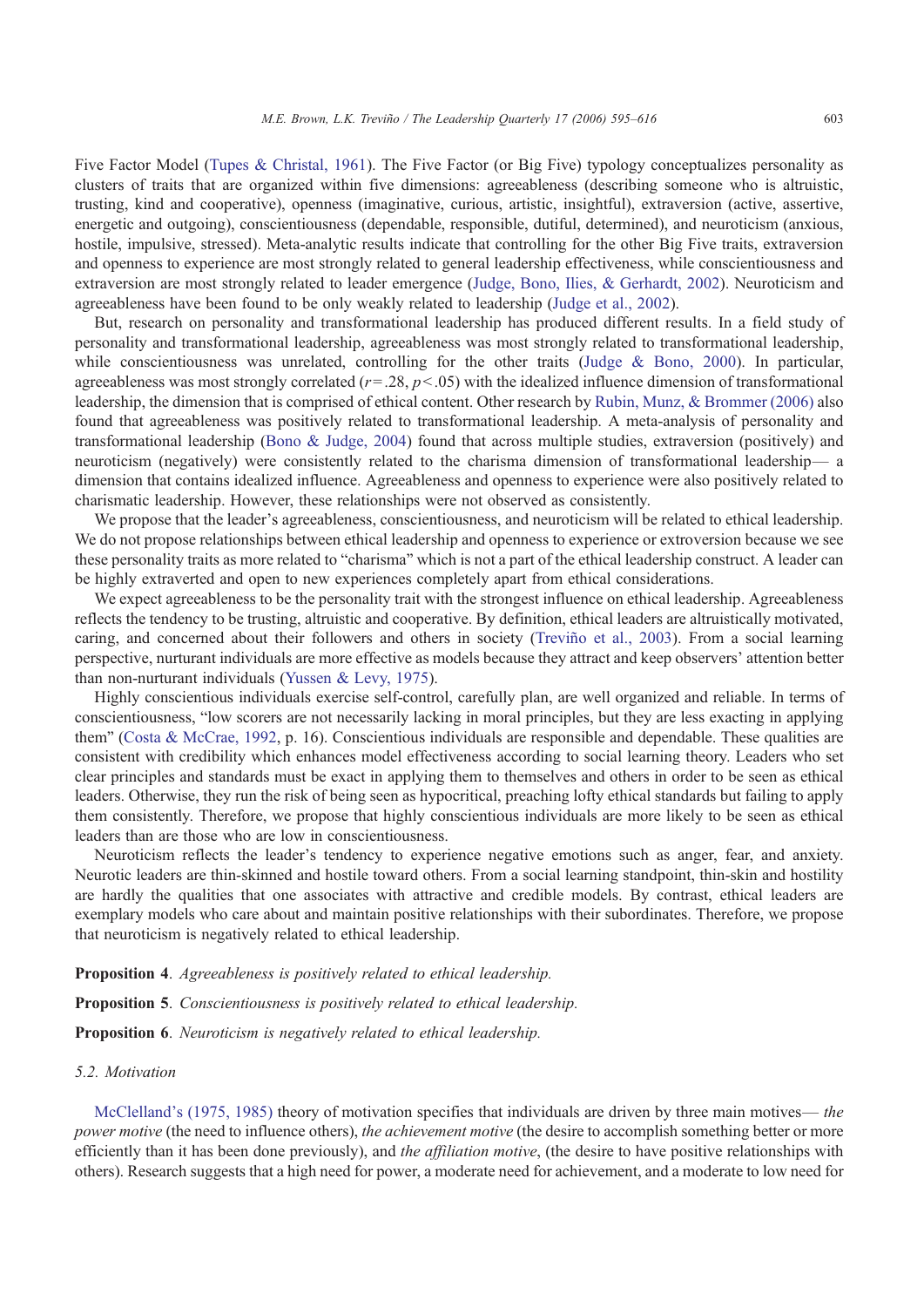affiliation are associated with leader effectiveness (McClelland & Boyatzis, 1982). However, with regard to the need for power, McClelland distinguished between individuals who use power for self-aggrandizement (personalized power) and those who use power with greater inhibition and desire to use it for the benefit of others (socialized power). Research suggests that leaders with higher power inhibition are more effective (McClelland & Boyatzis, 1982; McClelland & Burnham, 1976). Furthermore, power inhibition has been positively related to respect for institutional authority, discipline and self-control, caring for others and concern for just reward (McClelland, 1975, 1985). Research by Howell & Avolio (1992) revealed important differences between socialized and personalized charismatic leadership, with the former being the more ethical of the two styles of leadership.

From a social learning standpoint, observers are drawn to models who demonstrate care and concern. Thus, leaders with high power inhibition who are oriented toward using power for others' benefit will be more attractive than those whose need for power is self-serving. Thus, we predict that power inhibition moderates the relationship between a need for power and ethical leadership.

Proposition 7. Power inhibition enhances the relationship between need for power and ethical leadership.

#### 5.3. Machiavellianism

The ideas of Niccolo Machiavelli have resurfaced in popular culture (Paul, 1999). Machiavellian has even been hailed as an important source of wisdom for modern day leaders (Ledeen, 1999). In psychology, Machiavellianism is defined as "the use of guile, deceit, and opportunism in interpersonal relations" (Christie, 1970, p. 1). In contrast to ethical leaders, Machiavellian leaders are motivated to manipulate others in order to accomplish their own goals. They have little trust in people and in turn, tend not to be trusted by others. In a historiometric study of the United States presidency, Deluga (2001) found that Machiavellianism was positively related to charisma and perceived greatness. However, the majority of research shows that the Machiavellianism is associated with negative effects. For example, Machiavellianism was related to willingness to pay illegal kickbacks in Hegarty & Sims' (1978) laboratory study. Other research has found that Machiavellianism is positively related to salespersons' willingness to lie (Ross & Robertson, 2000).

Coercion and manipulation are inconsistent with social learning. Social learning rests on the assumption that observers can freely select models to observe and emulate. Coercion and manipulation are generally not regarded as ethical sources of influence, and leaders who employee these tactics are unlikely to be seen as attractive ethical models by their followers. Therefore, we expect to find a negative relationship between Machiavellianism and ethical leadership.

# Proposition 8. Machiavellianism is negatively related to ethical leadership.

### 5.4. Additional individual characteristics

Beyond personality and motivation, individuals differ in how they think about ethical issues and how they think about themselves in relation to other people and events. We propose that three additional individual differences will influence ethical leadership: moral judgment level (and moral utilization), locus of control, and self-monitoring.

Moral judgment level. Moral judgment refers to differences in the way individuals think about what is right in a given situation. Researchers have used Kohlberg's (1969) theory of cognitive moral development (CMD) to explain differences in the reasoning processes that people use to make moral judgments. Kohlberg interviewed boys over time from middle childhood to young adulthood and found that ethical reasoning becomes more sophisticated, more autonomous, and more principled over time. Individuals move up through moral judgment stages, with higher stages requiring increased cognitive capacity. Thus, cognitive moral development theory suggests that principled reasoning is based upon one's development of the capacity for higher level moral reasoning.

According to Kohlberg's (1969) theory, individuals at the first two stages (termed the pre-conventional level) reason about what is right based upon obedience and fear of punishment (stage 1) or exchange in relationships (e.g., one hand washes the other) (stage 2). Individuals at the middle two stages (termed the conventional level), decide what's right based on the expectations of significant others (stage 3) or rules or laws (stage 4). Individuals at the highest stages (termed the principled level) determine what is right by upholding internally-held values and standards regardless of majority opinion (stage 5) or by looking to universally held deontological principles of justice and rights (stage 6). Stage six was hypothesized, but is now considered to be a theoretical stage only because evidence of it has rarely been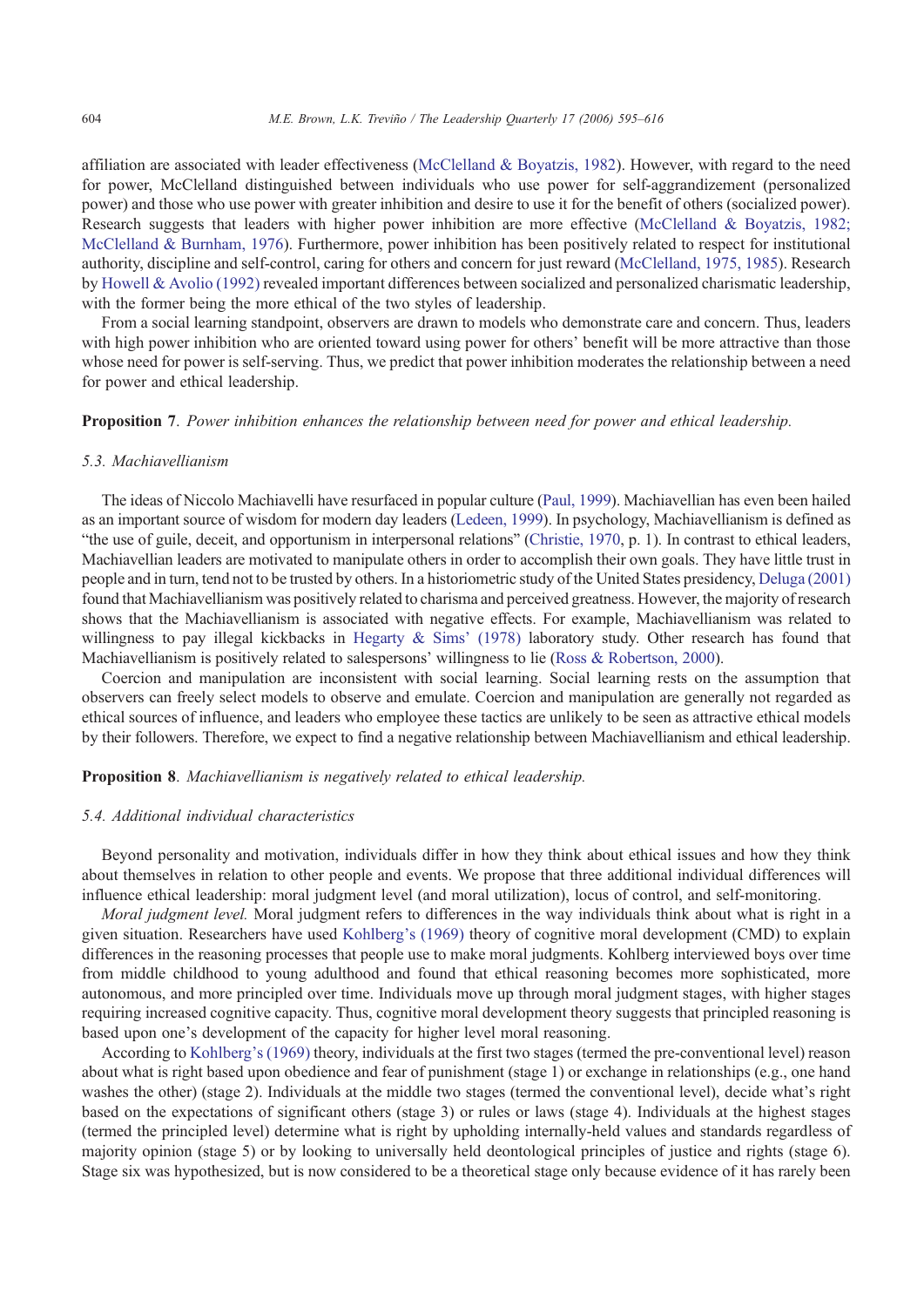found. Most adults are at the conventional level, meaning that their thinking about what is right is largely influenced by significant others, rules, and laws (Rest, Narvaez, Bebeau, & Thoma, 1999). Rest et al. (1999) have proposed an alternative theory to Kohlberg's theory that is less tied to particular philosophical theories of justice and rights and is more schema-based, allowing for a less rigid hierarchical progression. But, the core ideas of Kohlberg's (1969) broad cognitive and developmental theory remain central to their approach.

In a multi-sample field study, Turner et al. (2002) found that those with higher levels of moral reasoning were more likely to be seen by their subordinates as transformational leaders. According to Turner et al. (2002, p. 305) "leaders with more complex moral reasoning will be able to draw on more sophisticated conceptualizations of interpersonal situations, are more likely to think about problems in different ways, and are cognizant of a larger number of behavioral options". Individuals who operate at higher levels of moral reasoning are more likely to make principled decisions, demonstrate concern for the rights of others, and value fairness as the foundation upon which relationships are built.

From a social learning perspective, fairness and concern for others should be associated with model attractiveness. Fairness and concern will attract observer attention and enhance observer's desire to emulate modeled behavior. Because these are characteristics of ethical leaders, we expect that leaders who have the capacity for higher level reasoning are more likely to be viewed as ethical leaders.

This idea is also supported by the relationship between moral reasoning and moral action (Blasi, 1980). Those who reason at principled levels are more likely to behave ethically in order to achieve consistency between their thoughts and their actions. Behavior that is inconsistent with reasoning level is thought to create uncomfortable cognitive dissonance. For example, Ashkanasy et al. (2006) found that principled managers made more ethical decisions. Therefore, we propose that individuals who have the capacity to reason about ethical issues at high levels will be more likely to incorporate this reasoning into their leadership role and sustain their ethical leadership over time.

### Proposition 9. Leader moral reasoning level is positively related to ethical leadership.

Moral utilization. We expect that the relationship between moral reasoning and ethical leadership will be particularly strong for individuals who are high in moral utilization. The idea behind moral utilization is that individuals differ not only in their moral reasoning capacity, but in the extent to which they actually utilize their capacity for principled thinking in ethical decision-making. A moral utilization score (Thoma, Rest, & Davison, 1991) is assessed by the Defining Issues Test (Rest, 1979), a commonly used measured of moral judgment. Given the modest correlation between moral judgment and behavior, the utilizer score was developed as a moderator that would explain the strength of this relationship. Schminke, Ambrose, & Neubaum (2005) found that moral utilization strengthened the relationship between the leader's cognitive moral development and moral climate in the organization.

Having the capacity to make moral judgments does not ensure that one will be seen as an attractive model. Instead, that capacity must be utilized so that observers can see this moral reasoning put into action and learn from it. We have already predicted (Proposition 9) that leaders with a higher capacity for cognitive moral development (i.e. principled reasoning) will be perceived as ethical leaders. This should be especially true for those who demonstrate utilization of this capacity through their principled ethical decision-making.

# Proposition 10. Moral utilization enhances the relationship between moral reasoning and ethical leadership.

Locus of control. Locus of control (LC) is the perceived control that one has over the events in his or her life. Individuals with an internal LC perceive greater control, while those with an external LC perceive that fate or powerful others exert great influence on such events. Treviño (1986) proposed that internals would behave more ethically because they are more likely to perceive the connection between their own behavior and the outcomes produced by that behavior. As a result, they are more likely to take responsibility for the outcomes of their actions. Treviño & Youngblood (1990) found that subjects with an internal LC exhibited more ethical behavior in an in-basket exercise compared to those with an external LC. Similarly, Hegarty & Sims (1978) found that external LC was related to unethical behavior (e.g. willingness to make unethical kick-back payments). Within the leadership literature, studies have found that an internal locus of control is positively related to effective leadership (Miller & Toulouse, 1986). Howell & Avolio (1993) also found that internal LC was positively related to transformational leadership.

We propose that internal LC is positively related to ethical leadership. First, internals are likely to be more actionoriented because they believe that outcomes are influenced by their own behavior. As such, they are more likely to stand out and be salient in the social environment. Thus, internals should provide more frequent opportunities for others to observe their proactive leader behavior. In addition, internal locus of control leaders take more responsibility for the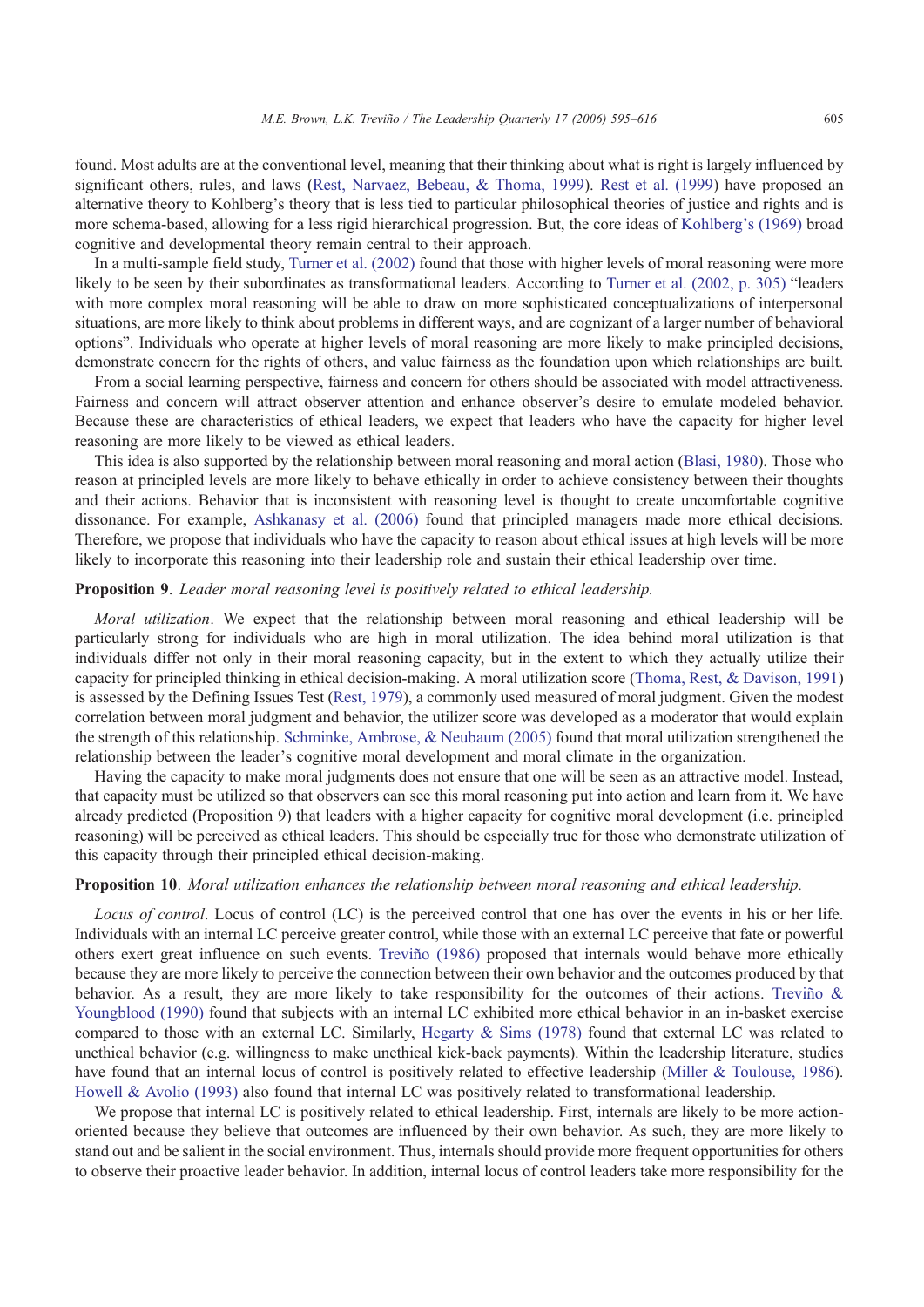outcomes of their actions on other people. Thus, they are more likely to make ethical decisions. The combination of ethical decisions and an action orientation should make internals attractive and credible models of ethical conduct.

# Proposition 11. Leaders with an internal locus of control will demonstrate stronger ethical leadership compared to leaders with an external locus of control.

Self-monitoring. Self-monitoring (Snyder, 1974, 1987) reflects individuals' attentiveness to and control of how they present themselves to others. High self-monitors have been likened to chameleons, regulating their self-presentations in order to blend into their social environment. In contrast, low self-monitors are less concerned about fitting in, and thus are more likely to behave consistently across social settings.

A meta-analysis has shown that self-monitoring is positively associated with leadership behavior and leadership emergence (Day, Schleicher, Unckless, & Hiller, 2002), suggesting that high self-monitors (HSM) are more likely to emerge as and behave like leaders. However, the relationship with ethical leadership is likely more complex. For example, Bedeian (Bedeian & Day, 2004) raised concerns about this relationship between self-monitoring and leadership. Bedeian argued that compared to HSMs, low self-monitors (LSM) are likely to behave consistently with their core values and principles. On the other hand, HSMs adapt their behavior in order to satisfy the expectations of others. Thus, Bedeian argued, HSMs might be more likely to compromise their core values and behave unethically. In fact, LSMs have been described as principled while HSMs have been described as pragmatic (Day & Kilduff, 2003). Some research supports Bedeian's concern given that under certain conditions, high self-monitoring has been associated with unethical behavior such as cheating (Covey, Saladin, & Killen, 1989) and willingness to lie (Ross & Robertson, 2000). Sosik, Avolio, & Jung (2002) also found that self-monitoring was positively related to self-serving impression management tactics.

In response to Bedeian, Day (Bedeian & Day, 2004) noted that principled-behavior does not necessarily produce ethically good behavior because principles can be unethical (e.g. Machiavellianism). Conversely, adjusting behavior to conform to the expectations of others is not necessarily bad (especially when actors in the social environment have high expectations for ethical conduct). Therefore, we do not propose any direct effects of self-monitoring on ethical leadership. However, we do propose that high self-monitors will be more sensitive to social expectations for ethical leadership coming from the context. Compared to LSMs, HSMs are more likely to vary their leadership behavior based on the social context. Thus, high self-monitors should demonstrate more ethical leadership in strong ethical contexts. Low self-monitors will be more consistent, true to themselves (ethical or unethical), and less dependent on support from the context. Therefore, we propose that, self-monitoring should moderate the relationship between ethical context (Proposition 2) and ethical leadership.

Proposition 12. Self-monitoring moderates the relationship between social context and ethical leadership. Compared to low self-monitors, high self-monitors should be more influenced by contextual support for ethical (or unethical) leadership behavior.

# 6. Outcomes of ethical leadership

Ethical leadership is thought to be important because of the outcomes it is thought to influence. Consistent with a social learning perspective, followers emulate ethical leaders' behavior because such leaders are attractive and credible models who model normatively appropriate behavior. In addition, ethical leaders communicate the importance of ethical standards and use the performance management system to hold employees accountable for their conduct. Employees don't have to learn about rewards and discipline directly, but consistent with social learning theory, can learn about them vicariously by observing others' outcomes. As a result, we propose that ethical leaders will influence ethics-related conduct such as employee decision-making and prosocial and counterproductive behaviors primarily through modeling and vicarious learning processes. In addition, ethical leaders should influence employee positive and negative behavior because employees will view their relationships with ethical leaders in terms of social exchange.

# 6.1. Follower ethical decision-making

It is important to consider whether ethical leadership can influence the ethical quality of follower decisions, particularly when the leader is not physically present. First, as attractive role models, ethical leaders are going to be an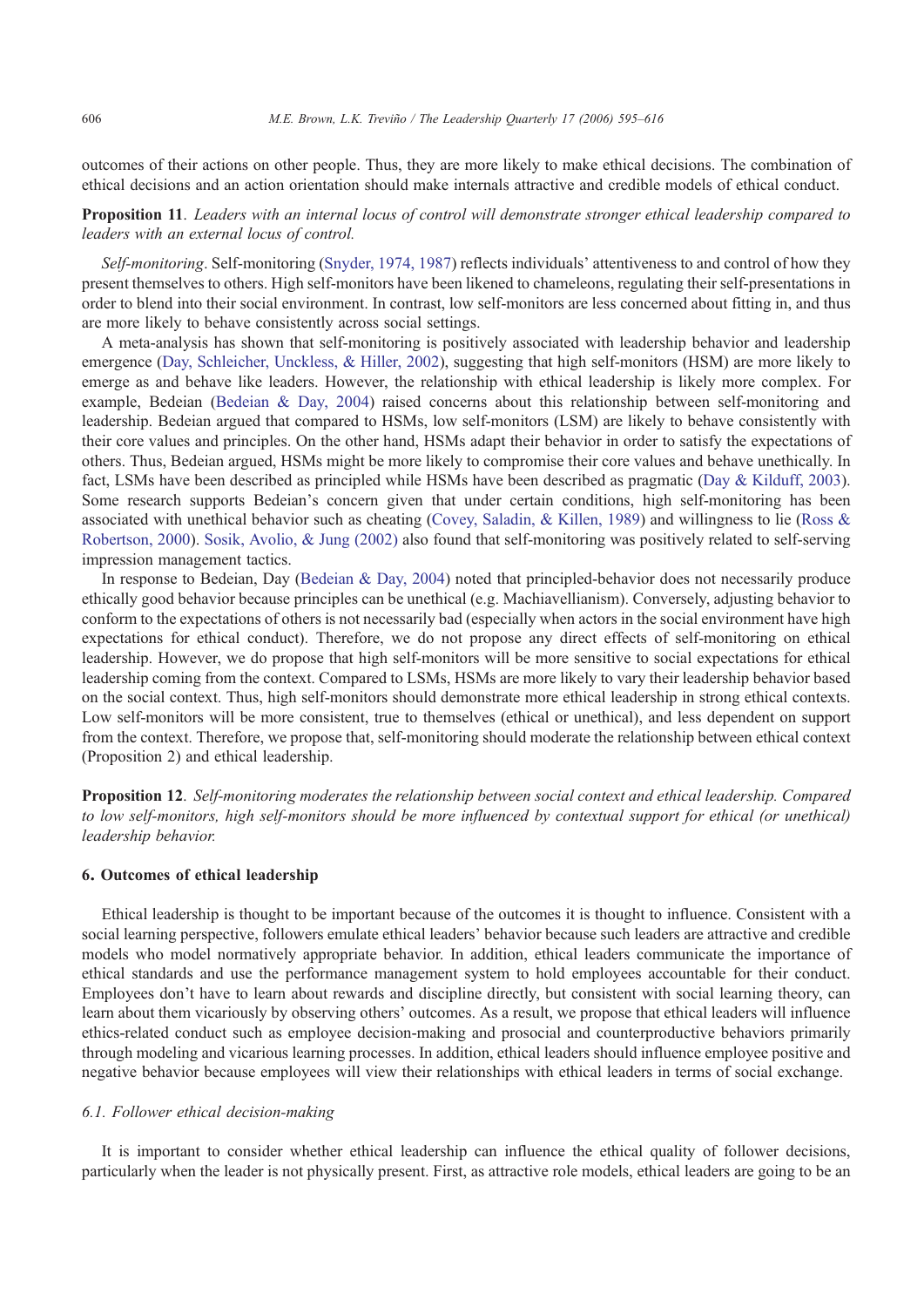important source of ethical guidance for their employees. Ethical leaders set ethical standards and communicate them to followers. They also make decisions that take into account stakeholders' needs and that are considered to be fair and principled. The followers of ethical leaders therefore have the opportunity to observe and learn ethically appropriate decision-making. These opportunities should challenge followers' thinking, and support and encourage their own ethical decision-making.

Second, prior research indicates that leader moral reasoning can influence moral reasoning in work groups (Dukerich, Nichols, Elm, & Vollrath, 1990). Given that ethical leaders are higher in moral reasoning they should also influence the moral reasoning of work group members, thus producing more ethical decisions.

Finally, followers of an ethical leader know that the leader will be holding them accountable for their decisions and will use rewards and discipline to do so. Thus, the followers of ethical leaders should be more likely to focus on the ethical implications of their decisions and make more ethical decisions as a result.

# Proposition 13. Ethical leadership is positively related to follower ethical decision-making.

## 6.2. Employee prosocial behavior

Ethical leadership should influence employees' prosocial or citizenship behavior through social learning (Bandura, 1986) as well as social exchange processes. Again, ethical leaders are attractive and legitimate role models who focus follower's attention on their ethical standards and their normatively appropriate behavior. Thus, followers of ethical leaders should identify with these leaders and emulate their behavior.

Further, going beyond social learning theory, relationships between ethical leaders and their followers are likely to be characterized by social exchange (Blau, 1964; Homans, 1961) rather than simple economic exchange. Blau (1964) differentiated transactional and social exchange relationships. Transactional exchanges are contract-like and are characterized by a quid pro quo logic such as a fair day's work for a fair day's pay. Social exchange relationships are less well specified and depend upon trust and norms of reciprocity (Gouldner, 1960). According to Blau (1964, p. 94) "social exchange tends to engender feelings of personal obligation, gratitude and trust." We propose that the followers of ethical leaders are more likely to perceive themselves as being in social exchange relationships with their leaders because of the fair and caring treatment they receive and because of the trust they feel. As a result, they should be inclined to go above and beyond the call of duty for these leaders (Dirks & Ferrin, 2002; Konovsky & Pugh, 1994; Podsakoff, MacKenzie, Paine, & Bachrach, 2000).

### Proposition 14. Ethical leadership is positively related to prosocial (e.g. OCB) behavior.

#### 6.3. Employee counterproductive behavior

A number of terms (deviance, antisocial behavior, counterproductive behavior, organizational misbehavior) have been used to describe negative employee behavior that is harmful to the organization or other employees (Bennett & Robinson, 2000; Giacalone & Greenberg, 1997; Marcus & Schuler, 2004; Robinson & Bennett, 1995; Sackett & DeVore, 2001; Vardi & Weitz, 2004). Research has begun to focus on the influence of leaders on such behavior. For example, abusive supervision has been found to decrease citizenship behavior (Zellars, Tepper, & Duffy, 2002) and increase counterproductive behavior (Detert, Treviño, Burris, & Andiappan, 2006) while fair treatment of employees (Greenberg, 1990) and socialized charismatic leadership (Brown & Treviño, 2006a) have been found to reduce counterproductive employee behavior. We propose that ethical leadership should be associated with reduced counterproductive behavior because followers look to ethical leaders as models and emulate their ethical behavior. Further, ethical leaders make the standards of appropriate conduct as well as the outcomes of rule violation clear. Because ethical leaders are legitimate models of ethical standards and conduct, employees should learn what is expected and be inclined to comply. Finally, given the social exchange relationship (Blau, 1964) employees are likely to have with ethical leaders, followers should wish to reciprocate the caring and fair treatment they receive and the trust in the relationship, making counterproductive behavior less likely. Employees who have a high quality exchange relationship with their managers are less likely to engage in negative behaviors.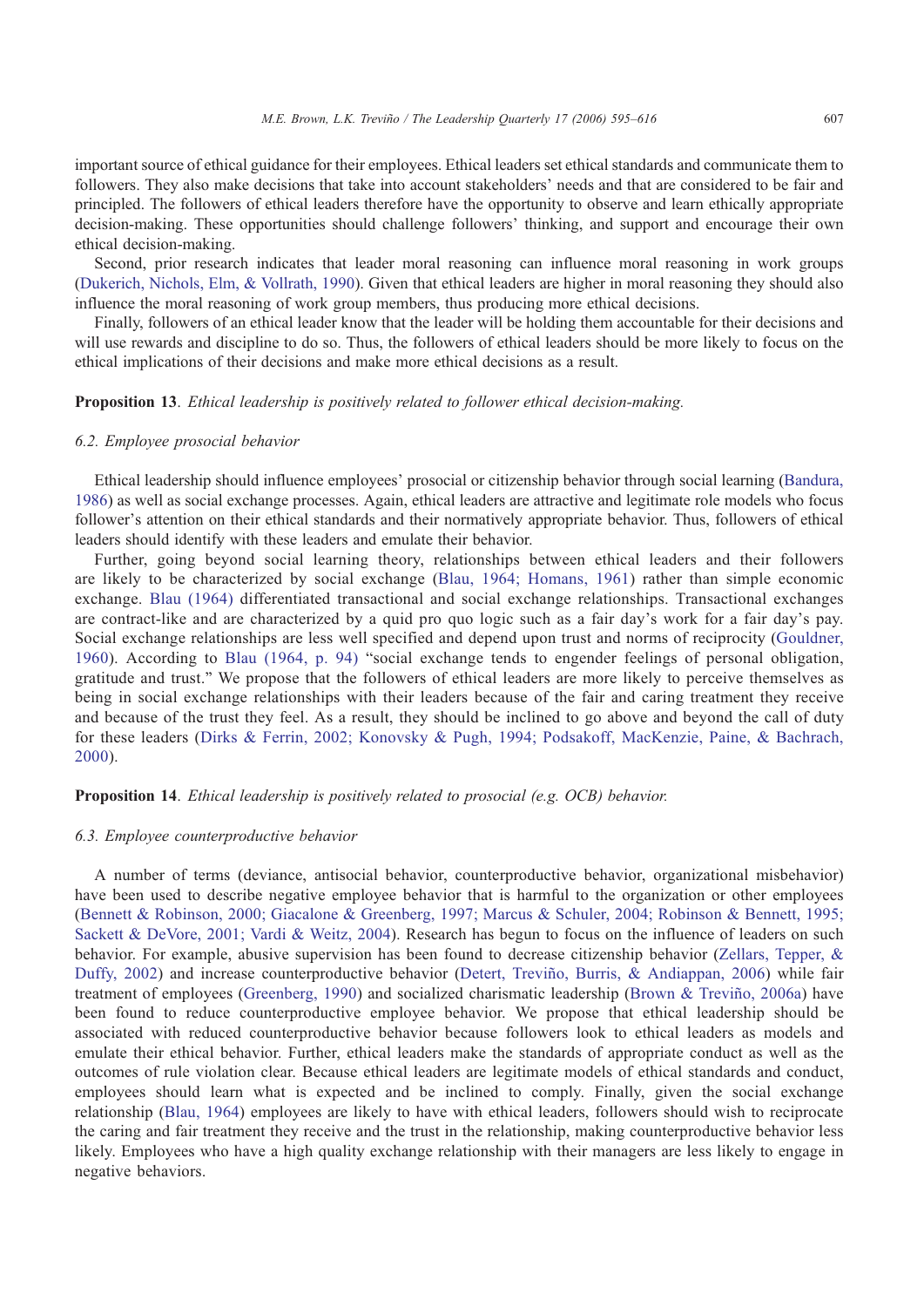### Proposition 15. Ethical leadership is negatively related to employee counterproductive behavior.

### 6.4. Follower work attitudes

Finally, ethical leadership should be associated with a number of positive follower attitudes. A review of transformational leadership research found that leaders' high ratings on transformational leadership are associated with followers' satisfaction, commitment, and motivation (Lowe, Kroeck, & Sivasubramaniam, 1996). These relationships have been attributed largely to shared values (Burns, 1978) and the extent to which followers identify with these leaders. Transformational leaders also take care of followers through their consideration leadership style (Bass, 1985). We expect ethical leadership to be related to positive follower attitudes because of ethical leaders' honesty, trustworthiness, caring and concern for employees and other people, and their fair and principled decision-making. In support of this prediction, Brown et al. (2005) found ethical leadership to be associated with satisfaction with the leader and with job dedication.

Proposition 16. Ethical leadership is positively related to follower satisfaction, motivation, organizational commitment.

### 7. Implications for research and practice

We have described the construct of ethical leadership, and explained how it is related to but differentiated from other ethics-related leadership constructs. Based upon a social learning perspective, we have proposed antecedents and outcomes of ethical leadership. And, we have offered propositions that researchers might incorporate into their research agendas. Next, we'll discuss some key issues and questions that are relevant for future research and the practice of ethical leadership.

# 7.1. How prevalent is ethical leadership?

Over the past few years, the reputations of executives in many types of organizations have been tarnished by scandal. In one national poll, only 13% of respondents expressed a great deal of confidence in business leaders who are running major companies (Harris Interactive, 2006). However, other surveys suggest that when respondents are asked about leadership in their own organizations, leaders are rated more favorably. For example, over 80% of respondents to a national survey in the United States indicated that leaders at all levels in their organization (senior leaders, middle management, and immediate supervisors) communicate the importance of ethics and set a good example in terms of ethical behavior (Ethics Resource Center, 2005). Furthermore, research on ethical leadership (Brown et al., 2005; Treviño et al., 2000, 2003) suggests that ethical leadership is not rare.

What explains the discrepancy when the referent changes from perceptions of business leaders in general to direct experience with leaders in one's own organization? First, because scandal sells, the media attends more to scandal than to stories of ethical leaders who treat their employees well every day. Further, compared to positive information, research finds that negative information is more easily recalled and given more weight by perceivers (see Rozin & Royzman, 2001 for a review). Therefore, stories of unethical leadership are seared in people's memories while stories about ethical leaders are harder to recall.

Researchers have also noted the increasing cynicism of rank and file employees (Dean, Brandes, & Dharwadkar, 1998). Organizational cynicism has been defined as "a negative attitude toward one's employing organization" that includes "a belief that the organization lacks integrity" (Dean et al., 1998, p. 345). If this is true, leaders will have to work hard to overcome such cynicism. At best, many organizations provide an "ethically neutral" backdrop against which leaders are perceived. In order to develop a reputation for ethical leadership, they will need to be consistent and proactive about incorporating ethics into their leadership agenda (Treviño et al., 2003).

# 7.2. Can ethical leaders be selected, developed?

Given the proposed importance of ethical leadership, researchers should ask whether ethical leadership can be identified and developed. The answer to this question has relevance for all kinds of organizations as well as for the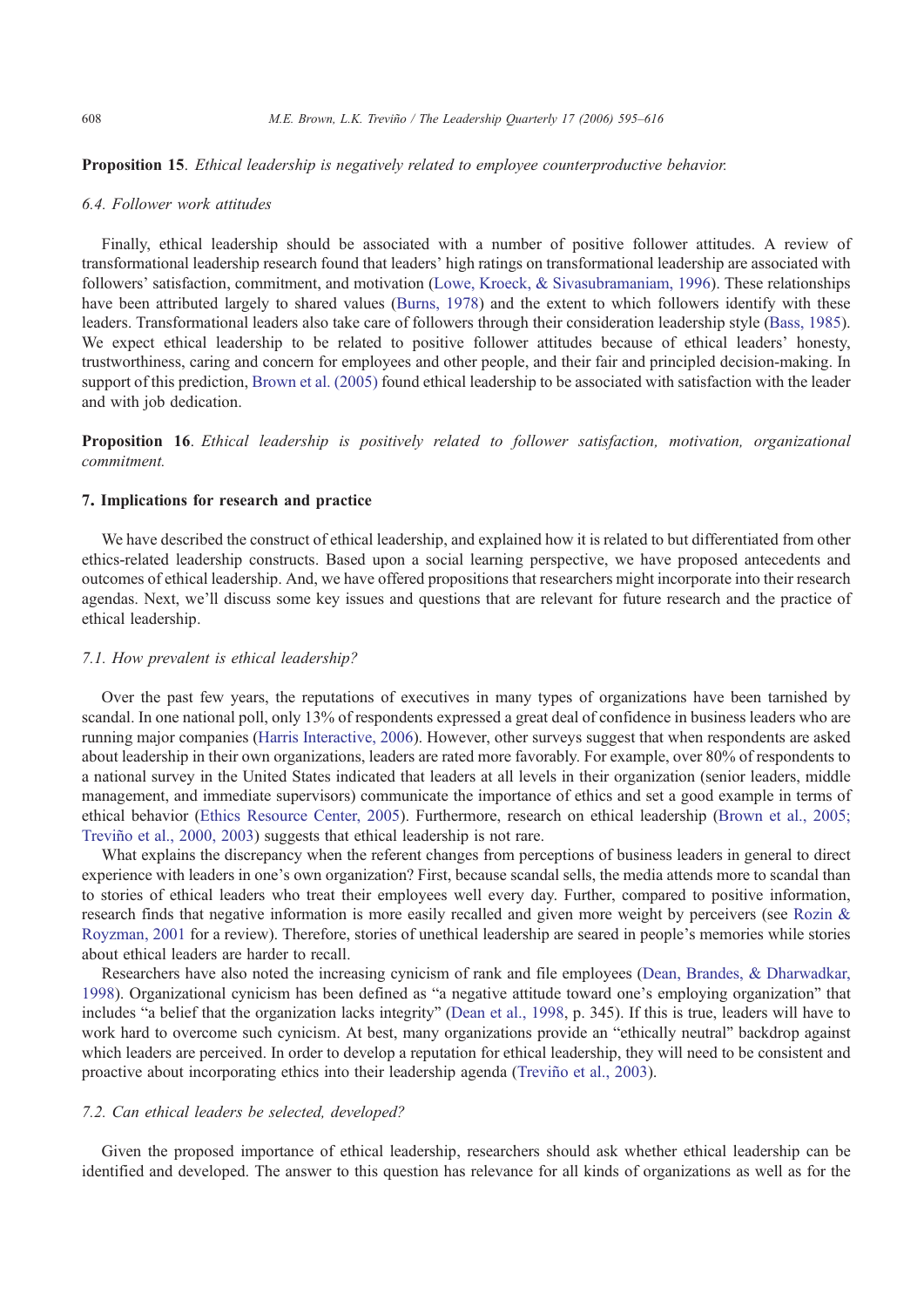educational institutions that are training future leaders. We recommend four approaches that organizations can use first to attract ethical leaders and then to encourage, support, and further develop ethical leadership.

Selection. First, individuals are attracted to, and are selected into organizations on the basis of perceived personorganizational values "fit" (Cable & Judge, 1996; Chatman, 1991; Schneider, 1987). In terms of ethical leadership, individuals with the characteristics and values that predispose them toward ethical leadership will look for organizations that have strong ethical cultures and will be selected by them. We saw this first hand with one of our students. A recent accounting graduate who was near the top of her graduating class had a strong interest in ethics. She interviewed at many of the top accounting firms, finding great variability in the degree to which ethics was raised during the recruiting process. In some organizations, ethics and integrity were not mentioned during the interview process or featured in recruiting materials and she quickly removed these "morally mute" (Bird, 1996) companies from her list of potential employers. Thus, organizations should signal that they value ethical leadership during the recruiting process. In addition, they must explicitly look for evidence of ethical leadership in their recruits. This should be particularly important when recruiting individuals who will hold leadership positions characterized by high moral intensity (Jones, 1991). These moral intense positions represent proving grounds where an individual's capacity for ethical leadership is ultimately revealed. Of course, there is much to learn about the most effective way organizations can signal their ethical intentions to and identify the ethical leadership potential of prospective employees. Future research should investigate effective signaling and selection mechanisms. We believe that if hiring organizations signal their interest in the ethical characteristics of recruits, educational institutions will also do a better job of preparing their students for this aspect of the recruiting process.

Role modeling. Once employees are hired, organizations can use role modeling to develop ethical leadership. We have argued that ethical leadership relies to a large extent on social learning processes. Thus, ensuring that young leaders have proximate ethical role models at work should facilitate the development of ethical leadership (Brown & Treviño, 2006b; Weaver et al., 2005). Learning from role models may also occur through training interventions. For example, using case studies to highlight ethical leadership in the organization may be one way to explicitly bring learning about ethical role models to a wider group of leaders. Although one can learn from both positive and negative examples, it seems important that these case studies emphasize positive ethical role models who can teach employees "what to do" and provide information about the success of such leaders especially since the media tend to highlight negative models. Multiple positive role models are likely needed to counteract the negative information available from other sources (Rozin & Royzman, 2001). Thus far, little research has focused on how to design (e.g. frequency, duration, specific content, pedagogy) an ethical leadership development program based upon role modeling; or, on whether such an intervention approach might also be used for ethical leadership instruction in educational institutions.

Training. Other types of training may be as helpful in developing ethical leadership as they have been shown to be successful in developing transformational leaders (Barling, Weber, & Kelloway, 1996). For example, Barling and colleagues conducted an intervention that consisted of a 1 day group session followed by 4 individual "booster" sessions. During these sessions, participants learned the basic elements of transformational leadership, were taught how to apply them in the workplace, and received coaching.

Other research suggests that moral reasoning can be developed through training interventions (see Treviño, 1992 for a review). Although we know of no organizational leadership training programs that are based on approaches designed to advance moral reasoning, we believe that such training programs could prepare leaders to handle complex ethical issues in a more sophisticated manner. Similarly, training can help to increase leaders' moral awareness by using vignettes related to the types of ethical issues likely to arise in the particular job or industry. With many managers moving between industries, such training seems more important than ever. Leaders can then be asked to work through job-specific vignettes with their direct reports, allowing them the opportunity to demonstrate their ethical leadership to followers.

Further, leaders should be trained to understand the importance of their ethical leadership role and how they can become ethical role models for their employees. Many leaders may subscribe to the myth (Treviño & Brown, 2004) that employees are what they are— either ethical or unethical and that there is little they can do, as leaders, to influence their followers' behavior. However, as we have already noted, ethical leaders are attractive models who can influence employee ethical conduct. We know that individuals tend to evaluate their own performance in terms of competence as opposed to morality (Wojciszke, 1994), but evidence suggests that followers' evaluations of a leader are strongly influenced by integrity-related concerns (Hogan, Curphy, & Hogan, 1994). Thus, it is likely that leaders underestimate the degree to which they are being scrutinized by others in terms of ethics.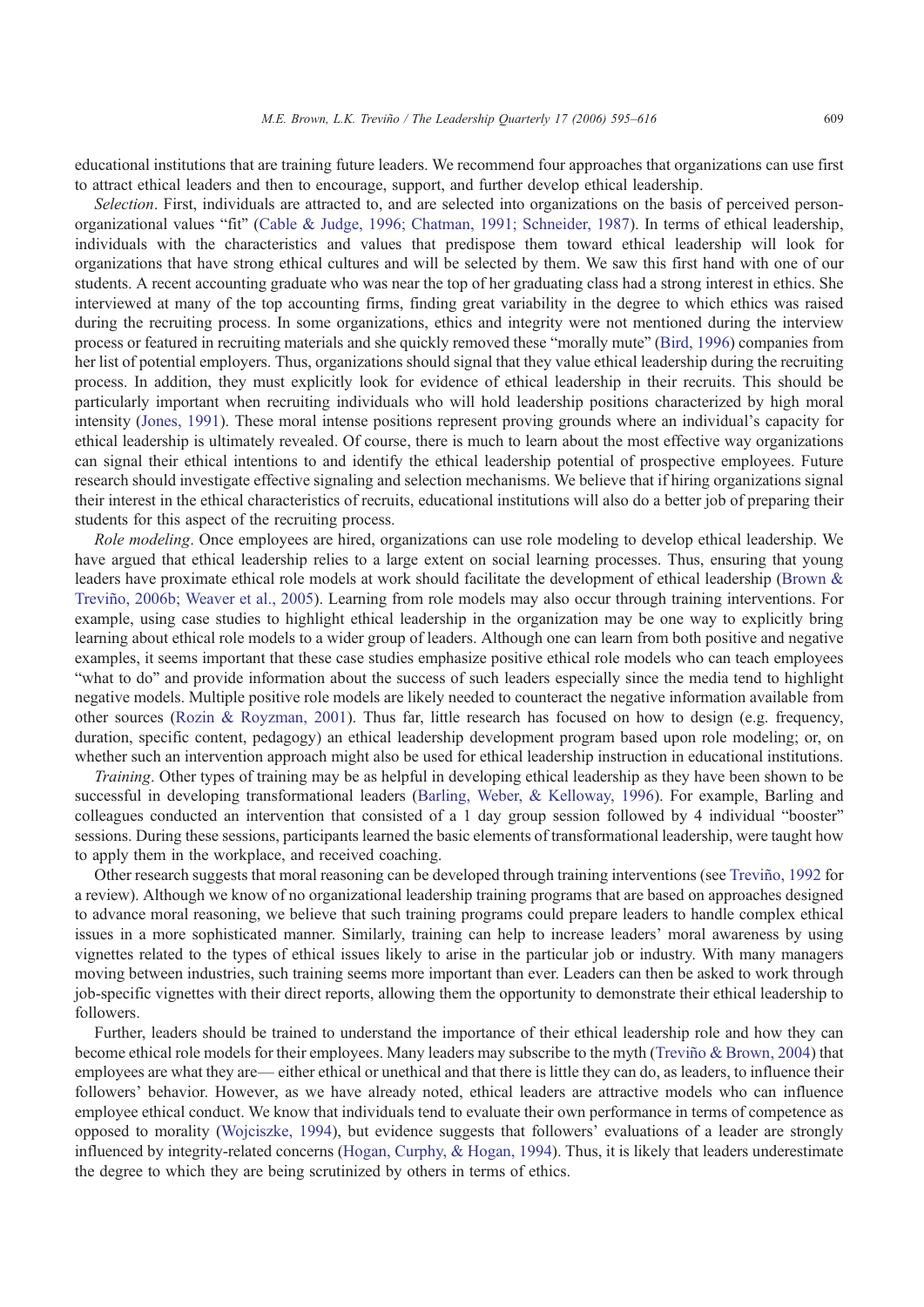Finally, interpersonal skills training might also help leaders to develop the communication skills needed to treat employees with care and in an interpersonally fair manner and to "speak truth to power" (Cuomo, 2000) with superiors. Demonstrating ethical leadership may require leaders to stand on principle with authority figures. Organizations that wish to develop ethical leadership will provide leaders with such interpersonal tools as well.

Organizational culture and socialization. Organizational culture and socialization processes can also facilitate the development and retention of ethical leaders. For example, ethical cultures incorporate structures and decision-making processes that support making the ethical decision in tough situations. Perhaps, most important, performance management systems that incorporate expectations for ethical leadership and weight such behavior significantly in promotion and compensation decisions can help to encourage and support ethical leadership. Ethical leaders should be more likely to remain in such organizations.

#### 7.3. Social or self-reports?

What is the best source of ethical leadership data? Research suggests that managers' self-ratings of their own performance are unrelated to ratings obtained from superiors and subordinates (Harris & Schaubroeck, 1988; Hogan et al., 1994). Also, research has shown that technical competence is more influential in bosses' ratings of a manager's overall effectiveness, while integrity was primary in subordinates' judgments of their manager's effectiveness (Hogan et al., 1994). Thus, leaders are unlikely to be able to provide valid, unbiased ratings of their own ethical leadership. And, subordinates are accustomed to thinking about their leader in terms of ethics and integrity.

We believe that subordinates' evaluations of ethical leadership will likely provide the best estimates of supervisorylevel ethical leadership, particularly if those subordinates work closely with a leader and have insight into how the leader treats people and makes decisions. This is particularly true if one is interested in predicting employee-related outcomes such as prosocial or antisocial behavior. Employees who do not perceive a leader to be an ethical leader are less likely to be influenced by him or her. However, peer and superior ratings could provide interesting insights as well, especially if one is observing the accuracy of self-ratings relative to ratings obtained from others. Research has shown self-ratings on other dimensions of leadership that are more lenient relative to social ratings to be associated with negative outcomes (Yammarino & Atwater, 1993). If the same is true for ethical leadership, then measuring self-other agreement on ethical leadership will also be important.

Deciding how to measure executive-level ethical leadership is more difficult because those who work directly with and for the executive may have different perceptions compared to those who perceive the executive from a distance. The source of the data should probably depend on the outcomes being assessed. If lower-level employee behavior is the dependent variable of interest, we would recommend tapping these same employees' perceptions of the executive's ethical leadership. But, if organization-level decisions or actions are the focus, senior managers' perceptions may be more appropriate.

# 7.4. Ethical and unethical leadership

Recent research was specifically designed to develop a formal definition of ethical leadership (Treviño et al., 2000, 2003) as well as a valid and reliable measure of ethical leadership (Brown et al., 2005). As a result, we believe researchers are now better equipped to study ethical leadership. But, a similar level of attention has not been paid to unethical leadership. We suspect that being low on ethical leadership is not equivalent to being high on unethical leadership and vice versa. Many leaders who are ethical persons are uncomfortable with or fail to realize the importance of deliberately modeling ethical leadership to their followers (Treviño et al., 2000). A leader can be weak in terms of visible ethical leadership and have done nothing wrong to earn the label of an unethical leader. Thus, the absence of ethical leadership can either imply unethical leadership or simply the lack of a proactive ethics-related agenda (e.g., ethically neutral leadership) (Treviño et al., 2000).

Previous research can provide a foundation for investigating unethical leadership. For example, the perceived leader integrity scale (PLIS; Craig & Gustafson, 1998) consists of 31 negatively-worded items (e.g. my supervisor "would take credit for my ideas", "enjoys turning down requests", "is vindictive", "is evil"), suggesting that this instrument measures a negative leadership style similar to abusive supervision, defined as a "subordinate's perceptions of the extent to which supervisors engage in the sustained display of hostile verbal and nonverbal behaviors…" (Tepper, 2000,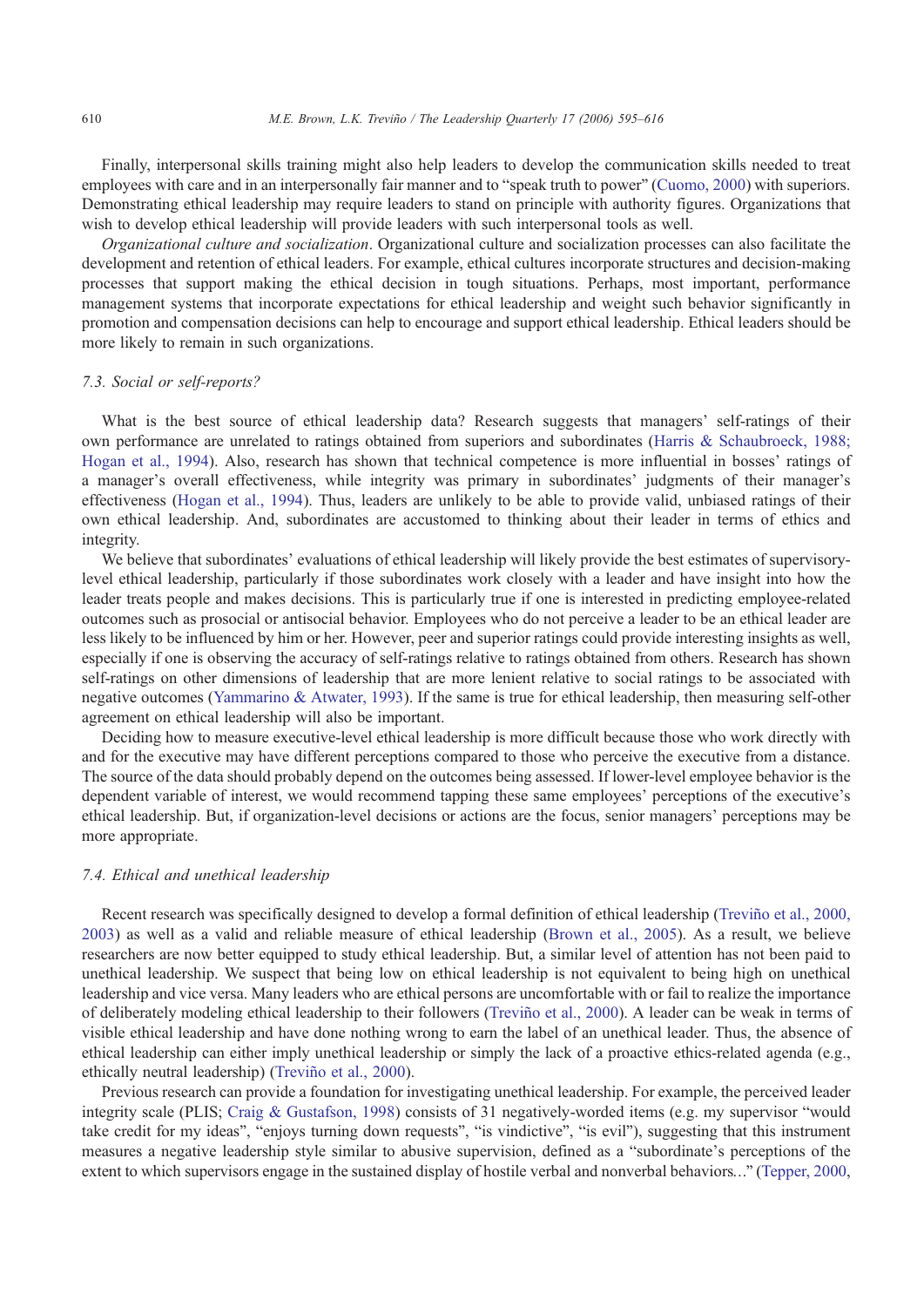p. 178). But, more work will be required to understand the relationships between ethical and unethical leadership. Are ethical and unethical leadership opposite ends of a single continuum? Or, are these separate constructs?

### 7.5. Levels of management and ethical leadership

More work will be required to understand whether and how ethical leadership differs depending upon the level of the leader. We consider differences based upon the content of the leader's job and the distance between the leader and followers.

Content of the leader's job. Executive and managerial work are different, with roles and challenges that are unique to each level (Katz & Kahn, 1978; Mintzberg, 1973). But, to what degree are executive and managerial ethical leadership different? Treviño et al.'s (2000, 2003) qualitative research focused on executive ethical leadership. Subsequent construct and measure development work focused on ethical leadership at the supervisory level (Brown et al., 2005). Brown and colleagues found few key differences between the content of ethical leadership at the supervisory level and the previous work on executive ethical leadership, with the exception that, in their measurement development work conducted at the supervisory level, the "moral person" and "moral manager" aspects of ethical leadership collapsed into a single ethical leadership definition and measure that incorporates both aspects.

However, certain aspects of ethical leadership are likely to vary depending on the level of management. For example, compared to lower-level managers, executive ethical leaders must devote more time attending to nonemployee constituencies (such as external stakeholders). Lower-level managers, especially those who do not occupy a boundary spanning role, focus more internally on relationships with employees.

Future research should continue to investigate potential differences between executive and supervisory ethical leadership. At the executive leader level, research might explore relationships between ethical leadership and stakeholder management (e.g. do ethical leaders manage external stakeholders more effectively?), corporate social responsibility (e.g. does executive ethical leadership impact corporate social performance?), financial performance (e.g. does ethical leadership impact long-term profitability?) and industry effects (e.g. do certain industries promote or inhibit ethical leadership?). At the supervisory level, ethical leadership should be more likely to influence follower attitudes and behaviors.

Distance between leader and followers. The distance between leaders and followers, expressed in terms of physical distance, social distance, or frequency of task interaction, has an important impact on how leaders are perceived as well the outcomes with which they are associated (Antonakis & Atwater, 2002). Executive leaders are responsible for many employees, both close and distant. In large organizations, rank and file employees have little interaction with executives. Therefore, for the average employee, perceptions of executive leaders are not based on direct observation, but on socially communicated information and inferences are made based upon organizational outcomes (Lord & Maher, 1991).

Distance has many potential implications for ethical leadership. First, executive leaders might more easily manipulate impressions of ethical leadership compared to supervisors. For example, high profile executives Kenneth Lay and Andrew Fastow from Enron, Bernie Ebbers of Worldcom, Denis Kozlowski from Tyco, and John Rigas from Adelphia developed reputations as civic-minded and philanthropic individuals. Yet, these same individuals were involved in high profile corporate scandals for which they have been found guilty. Initially, many employees in their organizations were shocked at these revelations. Research should investigate the degree to which perceptions of executive ethical leadership are susceptible to impression management.

On the other hand, given the prevalence of employee cynicism (Dean et al., 1998) about the integrity of top managers, lower-level employees may be inclined to rate executives with whom they have little contact harshly in terms of ethical leadership. Does closeness between executives and rank and file employees (as might be observed in smaller organizations) neutralize cynical attitudes? Or does more frequent interaction make it more difficult for executives to create favorable reputations for ethical leadership?

Second, research should explore the degree to which executive ethical leadership influences ethical leadership at middle and lower levels of management in organizations. Do ethical leaders truly set the tone at the top for other managers to follow? Assuming that they do, how does such influence happen? Does ethical leadership cascade down levels of management, with each level influencing the next lower level (Bass, Waldman, Avolio, & Bebb, 1987)? Or, do executive ethical leaders influence lower levels of management more directly through social information and inferential processes (Lord & Maher, 1991)? The preliminary evidence from the ethical role modeling literature supports the idea that effective ethical role models have a close working relationship with their protégées, and suggests that executive ethical leaders may not directly influence the behavior of lower-level managers directly (Brown & Treviño, 2006b;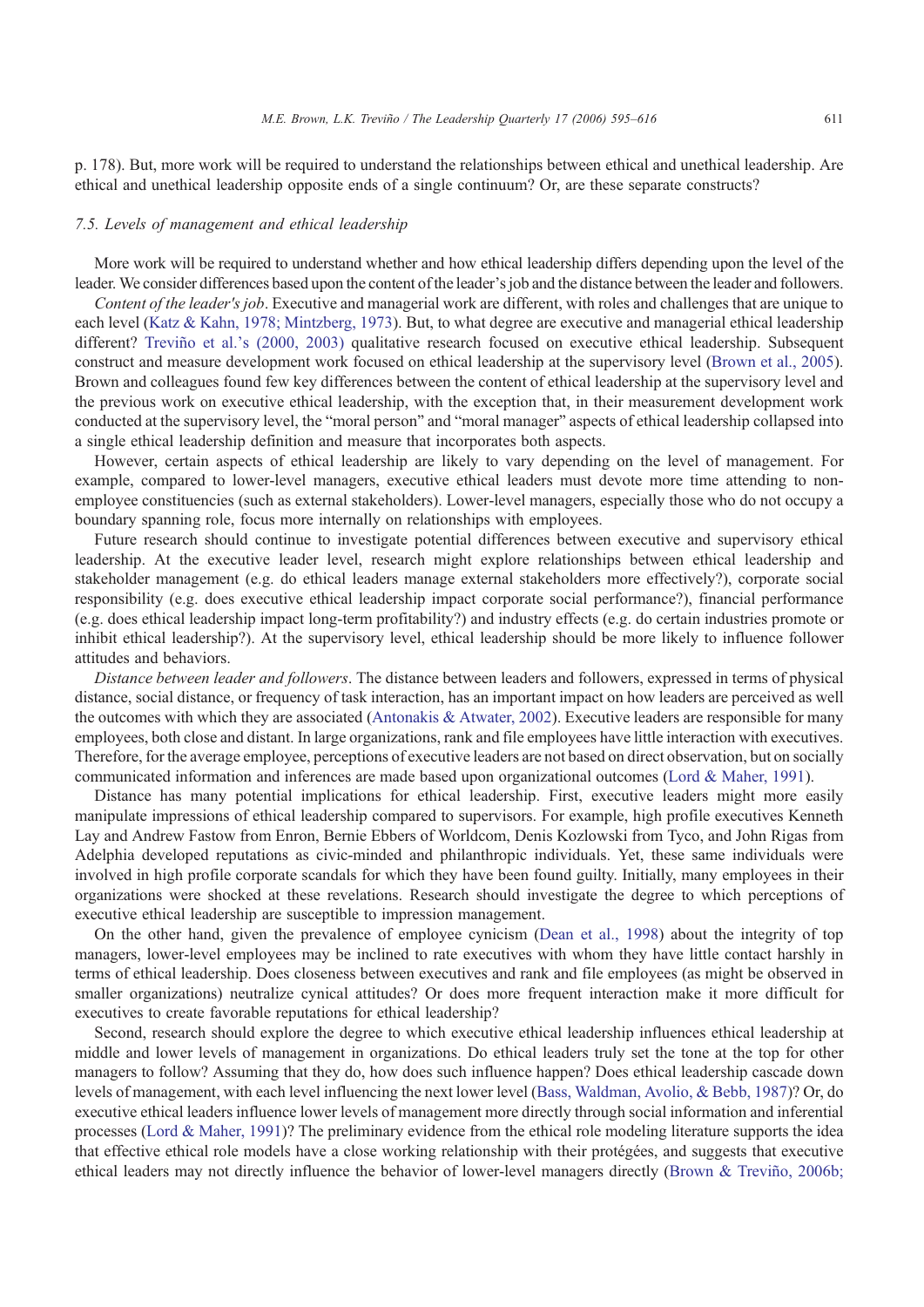Weaver et al., 2005). Nevertheless, more research is needed in order to better understand how executive ethical leaders influence lower-level leaders within their organizations.

Outcomes. Although we proposed a number of influences of ethical leaders on outcomes, these may differ depending on the level of leader involved. For example, senior leaders are most likely to influence the organizational context through their ability to fund ethics-related initiatives or require ethics to be incorporated into organizational systems (e.g., reward systems) and processes (e.g., decision-making processes). In fact, Weaver, Treviño, & Cochran (1999) found that the scope of ethics initiatives in business organizations depended on executives' personal commitment to ethics. Supervisory-level leaders work more closely with subordinates, however. Therefore, they are more likely to be ethical role models who can influence employee attitudes and behavior (prosocial, antisocial) more directly (Grojean, Resick, Dickson & Smith, 2004; Weaver et al., 2005).

Related research on trust offers some clues about how levels of management will influence the relationship between ethical leadership and outcomes. Dirks & Ferrin's (2002) meta-analysis of the trust in leadership literature found that trust in direct leader (i.e. a close supervisor) was more strongly associated with outcomes such as employees' organizational citizenship behavior, job satisfaction and performance compared to trust in organizational leadership (i.e. a distant executive). Organizational leadership was more strongly related to organizational commitment. The authors suggested that trust in direct leader is more important for most workplace outcomes, with the exception of organizational-focused outcomes for which organizational leadership is likely to be most important. If level of management impacts ethical leadership in a similar fashion, we expect that executive ethical leadership will have the strongest influence on organizational outcomes (especially those related to ethics), while direct supervisory ethical leadership will be more influential on group and individual level outcomes.

### 7.6. Underlying influence processes

We proposed social learning as the key theoretical process that explains both who becomes an ethical leader and how ethical leaders influence outcomes through emulation and vicarious learning. We also suggested that social exchange may help to explain ethical leaders' influence on employee outcomes such as prosocial behavior. We have certainly not exhausted the possible underlying process explanations that might explain these relationships (e.g. identification, internalization, trust, etc.). Further, research has yet to provide empirical evidence of them. Therefore, additional work will be needed to tease out these underlying mechanisms and provide evidence of them and their effects.

# 7.7. Demographics and ethical leadership

Are leader demographics associated with ethical leadership? We considered this question as we reviewed the literature but failed to turn up evidence of relationships between leader demographics (such as age, race and gender) and ethical leadership. However, we address the question of a relationship between gender and ethical leadership because gender-based differences have long intrigued leadership (Eagly & Carli, 2003) and ethics scholars (e.g. Ambrose & Schminke, 1999). Some have argued strongly for differences in moral development and moral reasoning between males and females (Gilligan, 1982). But, Rest (1986) noted that Gilligan's claim was not based upon a systematic review of the moral judgment literature. Walker (1985) reviewed the moral judgment literature and found no difference between males and females when various versions of Kohlberg's tests of moral judgment were used. Thoma (1984) conducted a meta-analysis on 56 studies that had used the Defining Issues Test, finding a difference favoring females, but that difference accounted for less than 1% of the variance. Rest (1986) concluded that the difference was trivial. In a more recent comprehensive review of the literature, Ambrose & Schminke (1999) concluded that finding a definitive answer to the question of gender-related differences in ethics was unlikely. Instead, they proposed that only perceived gender differences in ethics exist. Similarly, research by Brown & Treviño (2006b) found no gender differences in ethical leadership. Thus, we propose no relationship between gender and ethical leadership.

#### 7.8. Global ethical leadership

Does ethical leadership vary across cultures? To our knowledge, one of the only empirical studies to investigate this question was conducted by Resick, Hanges, Dickson, & Mitcheluson (2006). Using data from the global leadership and organizational effectiveness (GLOBE) project, Resick and colleagues measured four dimensions of ethical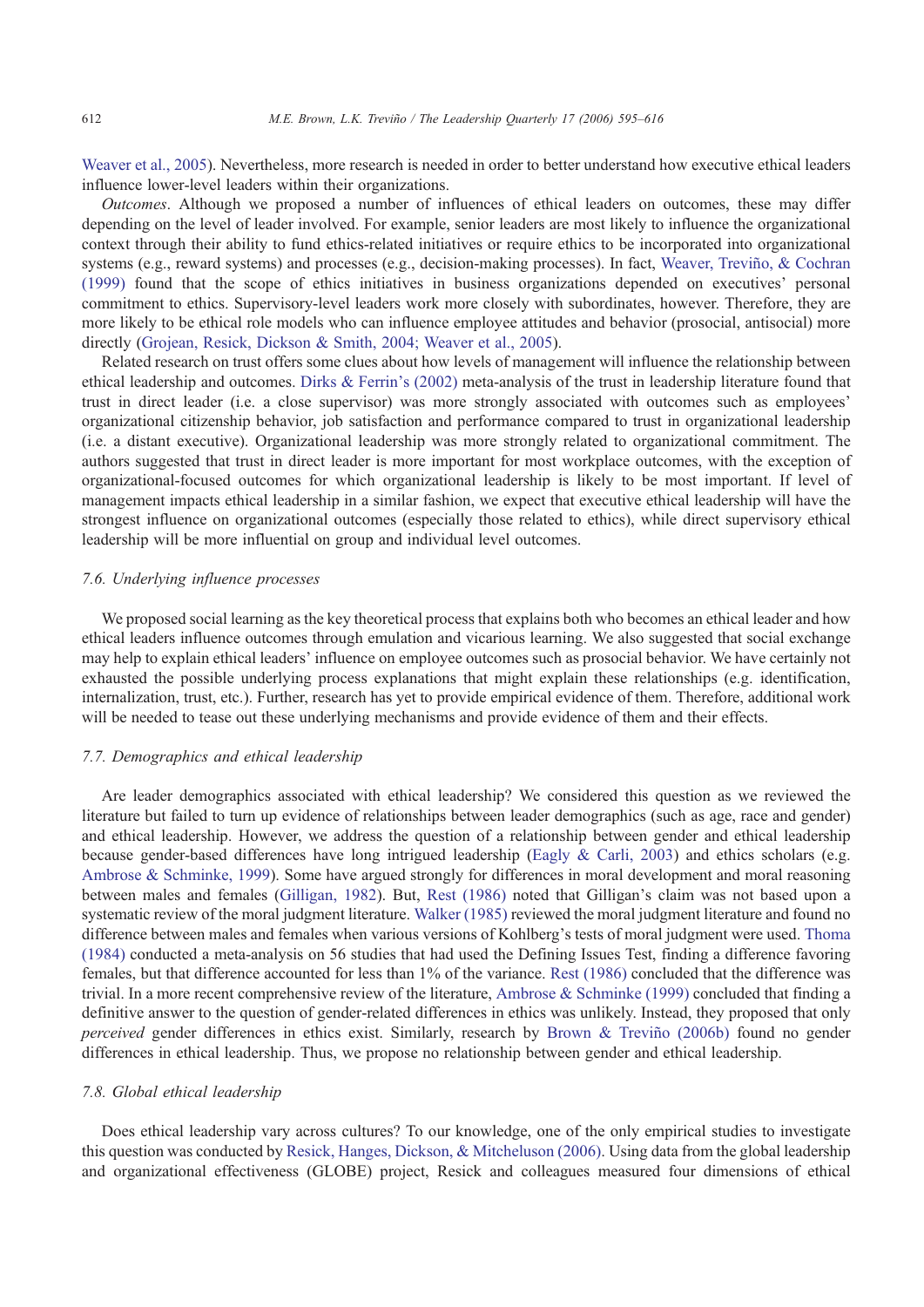leadership: character/integrity, altruism, collective motivation and encouragement. Resick and colleagues found that these four dimensions were universally supported. However, they also found that the degree to which each component was endorsed varied across cultures. Thus, although the content of ethical leadership appears to be universal, the importance attached to key aspects of ethical leadership may vary.

This research sheds important light on how some elements of ethical leadership are viewed across the world. However, GLOBE data do not contain all components of the ethical leadership construct, particularly the more transactional moral manager aspect that focuses on how leaders make ethics an explicit part of their leadership agenda. Therefore, future research is needed to see if more transactional elements of ethical leadership are also universally supported as essential to ethical leadership. If they are not, then both researchers and practitioners will need to understand what (if any) substitutes take the place of moral management in other cultures.

# 8. Conclusion

We began by reviewing the relevant social scientific literature relating ethics and leadership. We identified similarities and differences between ethical leadership and other leadership constructs that are concerned with the moral dimension of leadership. We explored the antecedents and outcomes of ethical leadership and developed a series of propositions to test these relationships. Although ethical leadership has been a concern for generations, the rigorous theory-based social scientific study of ethical leadership is relatively new. Despite its newness, ethical leadership is a topic that has great potential for academic researchers. High profile failures in ethical leadership have generated considerable interest in the topic. Organizations want to know how to select, develop and retain ethical leaders. Business schools want to know how best to teach their students to become ethical leaders. Recent construct and measure development means that leadership scholars can very quickly begin to make ethical leadership a part of their research agendas. From a moral standpoint, academic researchers have the opportunity to conduct research that can improve the ethical performance of leaders. More pragmatically, leadership scholars have always been involved in research that aims to contribute to effective leadership. Because ethical leadership and effective leadership are related, the topic of ethical leadership should appeal to scholars with diverse motivations and interests.

### **References**

- Ambrose, M. L., & Schminke, M. (1999). Sex differences in business ethics: The importance of perceptions. Journal of Managerial Issues, 9, 454−474.
- Antonakis, J., & Atwater, L. (2002). Leader distance: A review and proposed theory. The Leadership Quarterly, 13, 673−704.
- Ashkanasy, N. M., Windsor, C. A., & Treviño, L. K. (2006). Bad apples in bad barrels revisited: Personal factors and organizational rewards as determinants of managerial ethical decision-making. Business Ethics Quarterly, 16, 449−474.
- Avolio, B. J., & Gardner, W. L. (2005). Authentic leadership development: Getting to the root of positive forms of leadership. Leadership Quarterly, 16, 315−338.
- Avolio, B., Luthans, F., & Walumbwa, F. O. (2004). Authentic Leadership: Theory Building for Veritable Sustained Performance. Working paper. Lincoln: Gallup Leadership Institute, University of Nebraska.
- Bandura, A. (1977). Social learning theory. Englewood CliVs, NJ: Prentice–Hall.
- Bandura, A. (1986). Social foundations of thought and action. Englewood Cliffs, NJ: Prentice–Hall.
- Barling, J., Weber, T., & Kelloway, E. K. (1996). Effects of transformational leadership training on attitudinal and financial outcomes: A field experiment. Journal of Applied Psychology, 81, 827−832.
- Bass, B. M. (1985). Leadership and performance beyond expectations. New York: Basic Books.
- Bass, B. M., & Avolio, B. J. (2000). Multifactor Leadership Questionnaire. Redwood City, CA: Mindgarden.
- Bass, B. M., & Steidlmeier, P. (1999). Ethics, character, and authentic transformational leadership behavior. The Leadership Quarterly, 10, 181−217. Bass, B. M., Waldman, D. A., Avolio, B. J., & Bebb, M. (1987). Transformational leadership and the falling dominoes effect. Group & Organization
	- Studies, 12, 73−87.
- Bedeian, A. G., & Day, D. V. (2004). Can chameleons lead? The Leadership Quarterly, 15, 687−718.
- Bennett, R. J., & Robinson, S. L. (2000). Development of a measure of workplace deviance. Journal of Applied Psychology, 85, 349−360.
- Bird, F. B. (1996). The muted conscience: Moral silence and the practice of ethics in business. Westport, CT: Quorum Books.
- Blasi, A. (1980). Bridging moral cognition and moral action: A critical review of the literature. Psychological Bulletin, 88, 1−45.
- Blau, P. M. (1964). Exchange and power in social life. New York: Wiley.
- Bono, J. E., & Judge, T. A. (2004). Personality and transformational and transactional leadership: A meta-analysis. Journal of Applied Psychology, 89, 901−910.
- Brown, M. E., & Treviño, L. K. (2006a). Charismatic leadership and workplace deviance. Journal of Applied Psychology, 91, 954−962.
- Brown, M. E., & Treviño, L. K. (2006b). Role modeling and ethical leadership. Paper presented at the 2006 Academy of Management Annual Meeting. Atlanta, GA.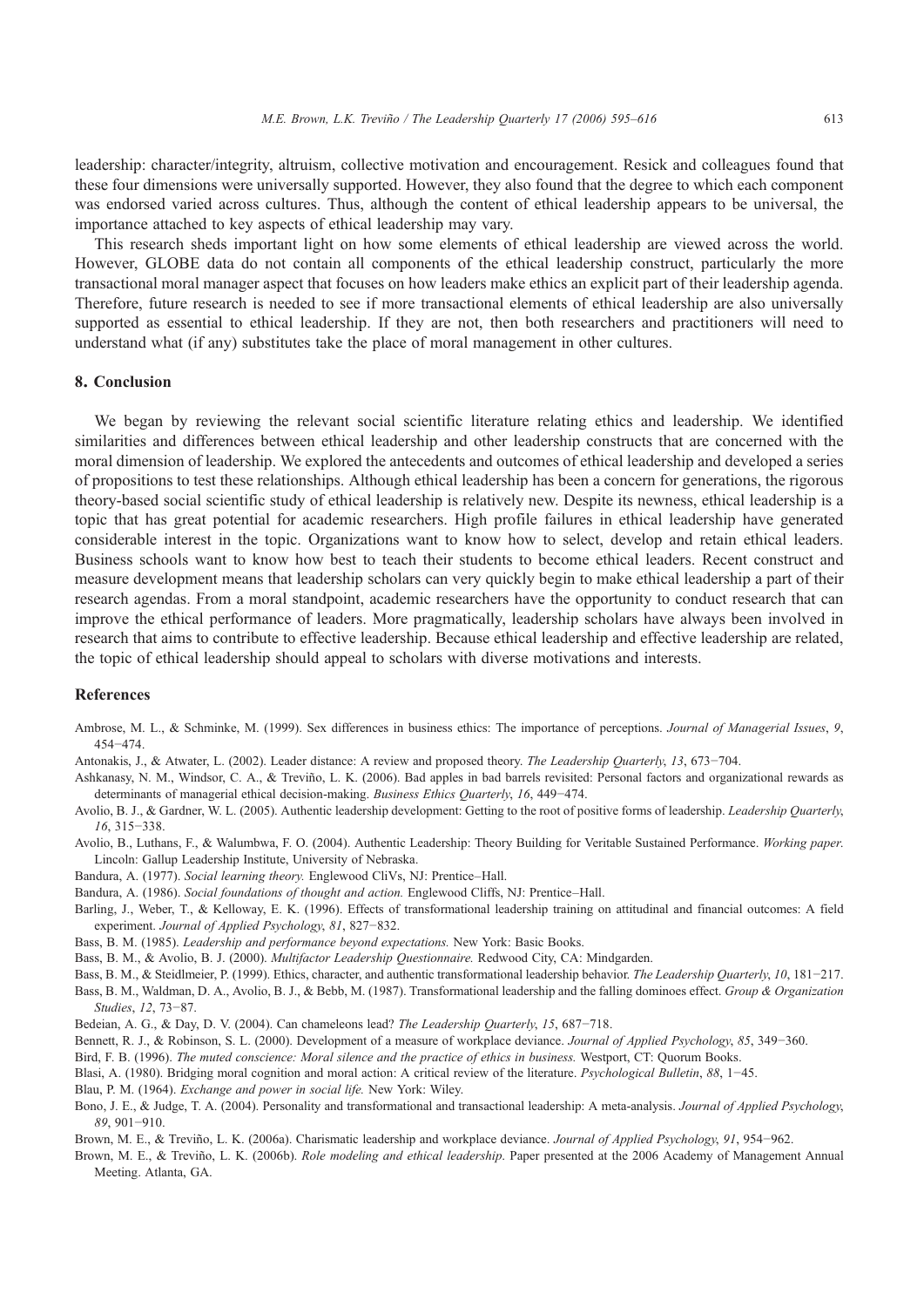Brown, M. E., Treviño, L. K., & Harrison, D. (2005). Ethical leadership: A social learning perspective for construct development and testing. Organizational Behavior and Human Decision Processes, 97, 117−134.

Burns, J. M. (1978). Leadership. New York: Harper & Row.

- Butterfield, K. D., Treviño, L. K., & Weaver, G. R. (2000). Moral awareness in business organizations: Influences of issue-related and social context factors. Human Relations, 53, 981−1018.
- Cable, D. M., & Judge, T. A. (1996). Person-organization fit, job-choice decisions, and organizational entry. Organizational Behavior and Human Decision Processes, 67, 297−311.
- Chatman, J. A. (1991). Matching people and organizations: Selection and socialization in public accounting firms. Administrative Science Quarterly, 36, 459−484.
- Christie, R. (1970). Studies in Machiavellianism. New York: Academic Press.
- Ciulla, J. B. (2004). Ethics, the heart of leadership (2nd Ed.). Westport, CT: Praeger.
- Costa Jr., P. T., & McCrae, R. R. (1992). Revised NEO Personality Inventory (NEO-PI-R) and NEO Five-Factor Inventory (NEO-FFI) professional manual. Odessa, FL: PAR.
- Covey, M. K., Saladin, S., & Killen, P. J. (1989). Self-monitoring, surveillance, and incentive effects on cheating. The Journal of Social Psychology, 129, 673−679.
- Craig, S. B., & Gustafson, S. B. (1998). Perceived leader integrity scale: An instrument for assessing employee perceptions of leader integrity. The Leadership Quarterly, 9, 127−145.
- Cullen, J. B., Parboteeah, K. P., & Victor, B. (2003). The effects of ethical climates on organizational commitment: A two-study analysis. Journal of Business Ethics, 46, 127−141.
- Cuomo, K. K. (2000). Speak truth to power: Human rights defenders who are changing our world. Crown.
- Day, D. V., & Kilduff, M. (2003). Self-monitoring and work relationships: Individual differences in social networks. In M. R. Barrick & A.M. Ryan (Eds.), Personality and work (pp. 205−228). San Francisco, CA: Jossey–Bass.
- Day, D. V., Schleicher, D. J., Unckless, A. L., & Hiller, N. J. (2002). Self-monitoring personality at work: A meta-analysis. Journal of Applied Psychology, 87, 390−401.
- Dean, J. W., Brandes, P., & Dharwadkar, R. (1998). Organizational cynicism. Academy of Management Review, 23, 341−352.
- Deluga, R. J. (2001). American presidential Machiavellianism: Implications for charismatic leadership and rated performance. The Leadership Quarterly, 12, 339−363.
- Den Hartog, D. N., House, R. J., Hanges, P. J., Ruiz-Quintanilla, S. A., Dorfman, P. W., et al. (1999). Culturally specific and cross-culturally generalizable implicit leadership theories: Are attributes of charismatic/transformational leadership universally endorsed? The Leadership Quarterly, 10, 219−256.
- Detert, J. R., Treviño, L. K., Burris, E., & Andiappan, M. (2006). Managerial Modes of Influence and Counterproductivity in Organizations: A Longitudinal Business Unit-Level Investigation. Working Paper.
- Dirks, K. T., & Ferrin, D. L. (2002). Trust in leadership: Meta-Analytic findings and implications for research and practice. Journal of Applied Psychology, 87, 611−628.

Dukerich, J. M., Nichols, M. L., Elm, D. R., & Vollrath, D. A. (1990). Moral reasoning in groups: Leaders make a difference. Human Relations, 43, 473−493.

Eagly, A. H., & Carli, L. L. (2003). The female leadership advantage: An evaluation of the evidence. The Leadership Quarterly, 14, 807−834.

Ethics Resource Center (2005). National business ethics survey: How employees view ethics in their organizations 1994–2005. Washington D.C.: Ethics Resource Center.

- Flannery, B. L., & May, D. R. (2000). Environmental ethical decision-making in the U.S. metal-finishing industry. Academy of Management Journal, 43, 642−662.
- Frey, B. F. (2000). The impact of moral intensity on decision making in a business context. Journal of Business Ethics, 26, 181−195.
- Fry, L. W. (2003). Toward a theory of spiritual leadership. The Leadership Quarterly, 14, 693−727.
- Fry, L. W., Vitucci, S., & Cedillo, M. (2005). Spiritual leadership and army transformation: Theory, measurement, and establishing a baseline. The Leadership Quarterly, 16, 835−862.
- Giacalone, R., & Greenberg, J. (1997). Antisocial behavior in organizations. Thousand Oaks, CA: Sage Publications.
- Gilligan, C. (1982). *In a different voice: Psychological theory and women's development.* Cambridge, MA: Harvard University Press.
- Gouldner, A. W. (1960). The norm of reciprocity: A preliminary statement. American Sociological Review, 25, 161−178.
- Greenberg, J. (1990). Employee theft as a response to underemployment inequity: The hidden costs of pay cuts. Journal of Applied Psychology, 75, 561−568.
- Grojean, M. W., Resick, C. J., Dickson, M. W., & Smith, D. B. (2004). Leaders, values, and organizational climate: Examining leadership strategies for establishing an organizational climate regarding ethics. Journal of Business Ethics, 55, 223−241.

Harris, M., & Schaubroeck, J. (1988). A meta-analysis of self-supervisor, self-peer, and peer-supervisor ratings. Personnel Psychology, 41, 43−62. Harris Interactive (2006). The Harris Poll #22. Accessed April 23, 2006. http://www.harrisinteractive.com/harris\_poll/index.asp?PID=646

- Hegarty, W. H., & Sims Jr., H.P. (1978). Some determinants of unethical decision behavior: An experiment. Journal of Applied Psychology, 63, 451−547.
- Hogan, R., Curphy, G. J., & Hogan, J. (1994). What we know about leadership: Effectiveness and personality. American Psychologist, 49, 493−504. Homans, G. C. (1961). Social behavior: Its elementary forms. New York: Harcourt, Brace & World.
- Howell, J. M. (1988). Two faces of charisma: Socialized and personalized leadership in organizations. In J. A. Conger & R.N. Kanungo (Eds.), Charismatic leadership (pp. 213−236). San Francisco, CA: Jossey–Bass.

Howell, J. M., & Avolio, B. J. (1992). The ethics of charismatic leadership: Submission or liberation. Academy of Management Executive, 6, 43−54. Howell, J. M., & Avolio, B. J. (1993). Transformational leadership, transactional leadership, locus of control and support for innovation: Key predictors of consolidated-business-unit performance. Journal of Applied Psychology, 78, 891−902.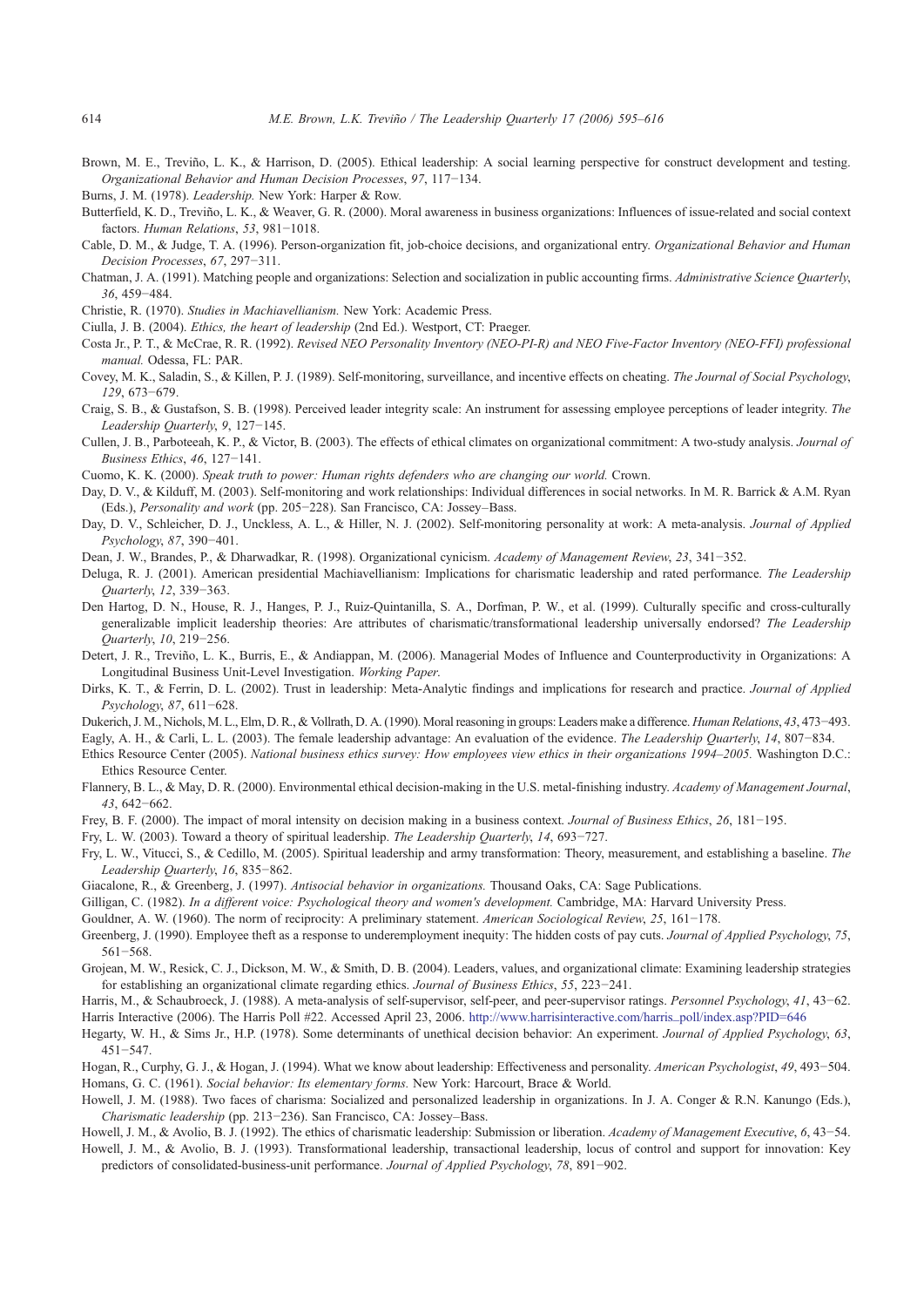- Jones, T. M. (1991). Ethical decision making by individuals in organizations: An issue contingent model. Academy of Management Review, 16, 366−395.
- Judge, T. A., & Bono, J. E. (2000). Five-factor model of personality and transformational leadership. Journal of Applied Psychology, 85, 751−765.
- Judge, T. A., Bono, J. E., Ilies, R., & Gerhardt, M. W. (2002). Personality and leadership: A qualitative and quantitative review. Journal of Applied Psychology, 87, 765−780.
- Kanungo, R. N., & Mendonca, M. (1996). Ethical dimensions of leadership. Thousand Oaks, CA: Sage.
- Katz, D., & Kahn, R. L. (1978). The Social psychology of organizations. New York, NY: John Wiley & Sons, Inc.

Kirkpatrick, S. A., & Locke, E. A. (1991). Leadership: Do traits matter? Academy of Management Executive, 5, 48−60.

- Kohlberg, L. (1969). State and sequence: The cognitive-development approach to socialization. In D. Goslin (Ed.), Handbook of socialization theory and research (pp. 347−480). Chicago: Rand–McNally.
- Konovsky, M. A., & Pugh, S. D. (1994). Citizenship behavior and social exchange. Academy of Management Journal, 37, 656−669.
- Kouzes, J. M., & Posner, B. Z. (1993). Credibility: How leaders gain and lose it, why people demand it. San Francisco, CA: Jossey–Bass.
- Ledeen, M. A. (1999). Machiavelli on modern leadership: Why Machiavelli's iron rules are as timely and important today as five centuries ago. New York: Truman Talley Books.
- Lord, R. G., & Maher, K. J. (1991). Leadership and information processing: Linking perception and performance. Boston: Unwin–Hyman.
- Lowe, K. B., Kroeck, K. G., & Sivasubramaniam, N. (1996). Effectiveness correlates of transformational and transactional leadership: A metaanalytic review of the MLQ literature. The Leadership Quarterly, 7, 385−425.
- Luthans, F., & Avolio, B. (2003). Authentic leadership: A positive development approach. In K. S. Cameron, J. E. Dutton, & R.E. Quinn (Eds.), Positive Organizational Scholarship. San Francisco: Berrett–Koehler.
- Marcus, B., & Schuler, H. (2004). Antecedents of counterproductive behavior at work: A general perspective. Journal of Applied Psychology, 89, 647−660.
- May, D. R., & Pauli, K. P. (2002). The role of moral intensity in ethical decision making: A review and investigation or moral recognition, evaluation and intention. Business and Society, 41, 84−117.
- McAllister, D. J. (1995). Affect- and cognition-based trust as foundations for interpersonal cooperation in organizations. Academy of Management Journal, 38, 24−59.
- McClelland, D. C. (1975). Power: The inner experience. New York: Irvington.
- McClelland, D. C. (1985). Human Motivation. Glenview, IL: Scott, Foresman.
- McClelland, D. C., & Boyatzis, R. E. (1982). Leadership motivation pattern and long term success in management. Journal of Applied Psychology, 67, 737−743.
- McClelland, D. C., & Burnham, D. H. (1976). Power is the great motivator. Harvard Business Review, 54, 100−111.
- Miller, D., & Toulouse, J. M. (1986). Strategy, structure, CEO personality and performance in small firms. American Journal of Small Business, 15, 47−62.

Mintzberg, H. (1973). The nature of managerial work. New York: Longman.

- Parry, K. W., & Proctor-Thomson, S. B. (2002). Perceived integrity of transformational leaders in organisational settings. Journal of Business Ethics, 35, 75−96.
- Paul, A. M. (1999). One mean renaissance man. Accessed April 25, 2006. http://www.salon.com/books/it/1999/09/13/machiavelli/index.html
- Podsakoff, P. M., MacKenzie, S. B., Paine, J. B., & Bachrach, D. G. (2000). Organizational citizenship behaviors: A critical review of the theoretical and empirical literature and suggestions for future research. Journal of Management, 26, 513−563.
- Posner, B. Z., & Schmidt, W. H. (1992). Values and the American manager: An update updated. California Management Review, 34, 80−94.
- Reave, L. (2005). Spiritual values and practices related to leadership effectiveness. The Leadership Quarterly, 16, 655−687.
- Resick, C. J., Hanges, P. J., Dickson, M. W., & Mitchelson, J. K. (2006). A cross-cultural examination of the endorsement of ethical leadership. Journal of Business Ethics, 63, 345−359.
- Rest, J. R. (1979). Development in judging moral issues. Minneapolis, MN: University of Minnesota Press.
- Rest, J. R. (1986). Moral development: Advances in research and theory. New York: Praeger.
- Rest, J., Narvaez, D., Bebeau, M. J., & Thoma, S. J. (1999). Postconventional moral thinking: A neo-Kohlbergian Approach. Mahway, NJ: Erlbaum.
- Robinson, S. L., & Bennett, R. J. (1995). A typology of deviant workplace behaviors: A multi-dimensional scaling study. Academy of Management Journal, 38, 555−572.
- Ross Jr., W. T., & Robertson, D. C. (2000). Lying: The impact of decision context. Business Ethics Quarterly, 10, 409−440.
- Rozin, P., & Royzman, E. B. (2001). Negativity bias, negativity dominance, and contagion. Personality and Social Psychology Review, 5, 296-320.
- Rubin, R. S., Munz, D. C., & Brommer, W. H. (2006). Leading from within: The effects of emotion recognition and personality on transformational leadership behavior. Academy of Management Journal, 48, 845−858.
- Sackett, P. R., & DeVore, C. J. (2001). Counterproductive behaviors at work. In N. Anderson, D. Ones, H. Sinangil, & C. Viswesvaran (Eds.), Handbook of industrial, work, and organizational psychology, Vol. 1 (pp. 145-164).
- Schminke, M., Ambrose, M. L., & Neubaum, D. O. (2005). The effect of leader moral development on ethical climate and employee attitudes. Organizational Behavior and Human Decision Processes, 97, 135−151.
- Schneider, B. (1987). The people make the place. Personnel Psychology, 40, 437−453.
- Singhapakdi, A., Vitell, S. J., & Kraft, K. L. (1996). Moral intensity and ethical decision-making of marketing professionals. Journal of Business Research, 36, 245−255.
- Snyder, M. (1974). The self-monitoring of expressive behavior. Journal of Personality and Social Psychology, 30, 526−537.
- Snyder, M. (1987). Public appearances/private realities: The psychology of self-monitoring. New York: Freeman.
- Sosik, J. J., Avolio, B. J., & Jung, D. I. (2002). Beneath the mask: Examining the relationship of self-presentation attributes and impression management to charismatic leadership. The Leadership Quarterly, 13, 217−242.